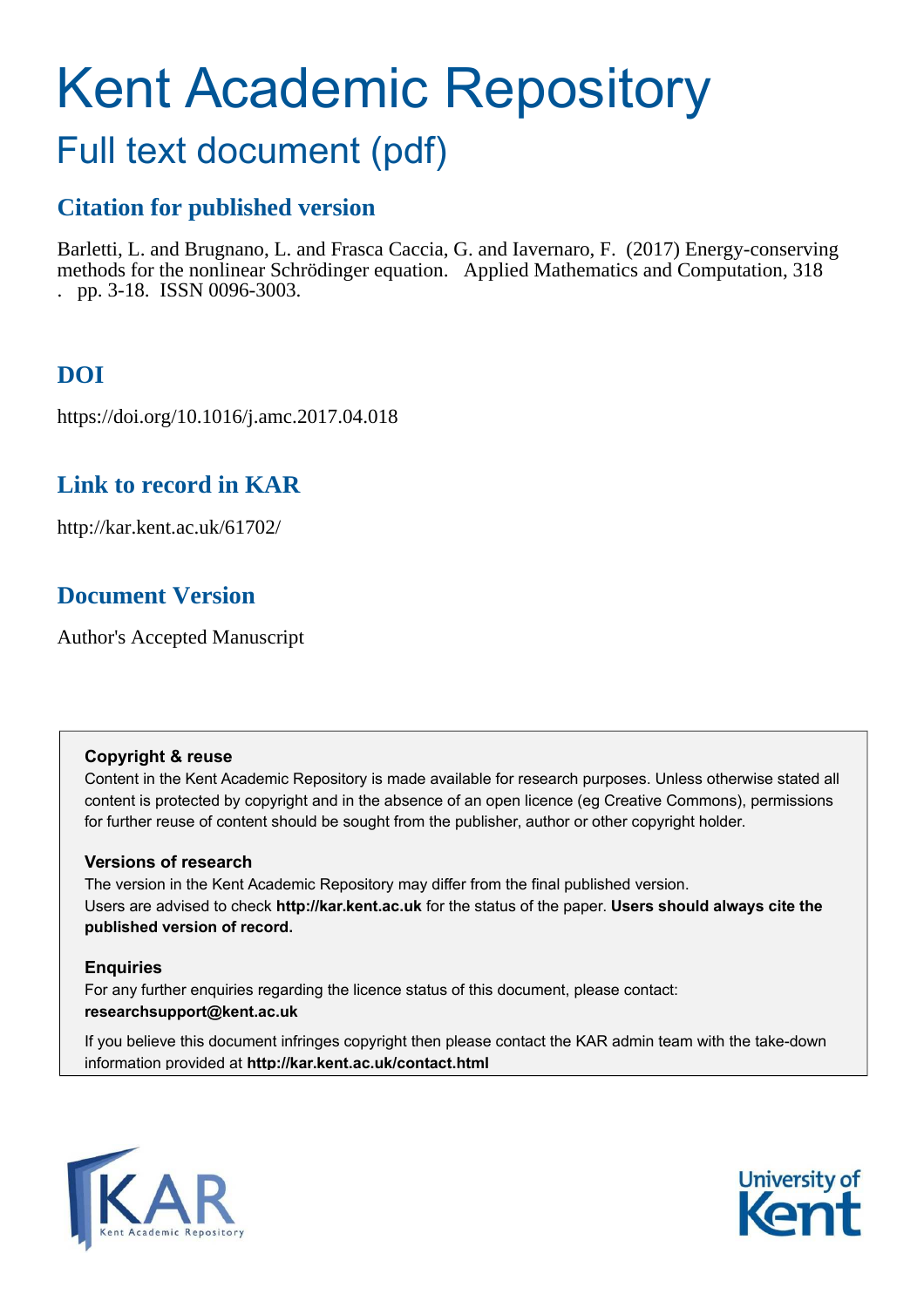## Energy-conserving methods for the nonlinear Schrödinger equation

L. Barletti<sup>a</sup>, L. Brugnano<sup>a</sup>, G. Frasca Caccia<sup>b</sup>, F. Iavernaro<sup>c</sup>

 $a$  Dipartimento di Matematica e Informatica "U. Dini", Università di Firenze, Firenze, Italy

 $b$  School of Mathematics, Statistics  $b$  Actuarial Science, University of Kent, Canterbury, UK

 $c$  Dipartimento di Matematica, Università di Bari, Bari, Italy

#### Abstract

In this paper, we further develop recent results in the numerical solution of Hamiltonian partial differential equations (PDEs) [14], by means of energyconserving methods in the class of Line Integral Methods, in particular, the Runge-Kutta methods named Hamiltonian Boundary Value Methods (HB-VMs). We shall use HBVMs for solving the nonlinear Schrödinger equation (NLSE), of interest in many applications. We show that the use of energyconserving methods, able to conserve a discrete counterpart of the Hamiltonian functional, confers more robustness on the numerical solution of such a problem.

Keywords: Hamiltonian partial differential equations, nonlinear Schrödinger equation, energy-conserving methods, line integral methods, Hamiltonian Boundary Value methods, HBVMs.

2010 MSC: 65P10, 65M20, 65L05

#### 1. Introduction

In this paper we discuss energy-conservation issues when numerically solving the following general form of nonlinear Schrödinger equation (NLSE),

$$
i\psi_t(x,t) + \psi_{xx}(x,t) + f'(|\psi(x,t)|^2)\psi(x,t) = 0, \quad (x,t) \in \Omega = [a,b] \times [0,T],
$$
\n(1)

with i the imaginary unit and  $f'$  the derivative of f, coupled with suitable initial data, and periodic boundary conditions.

Preprint submitted to AMC March 7, 2017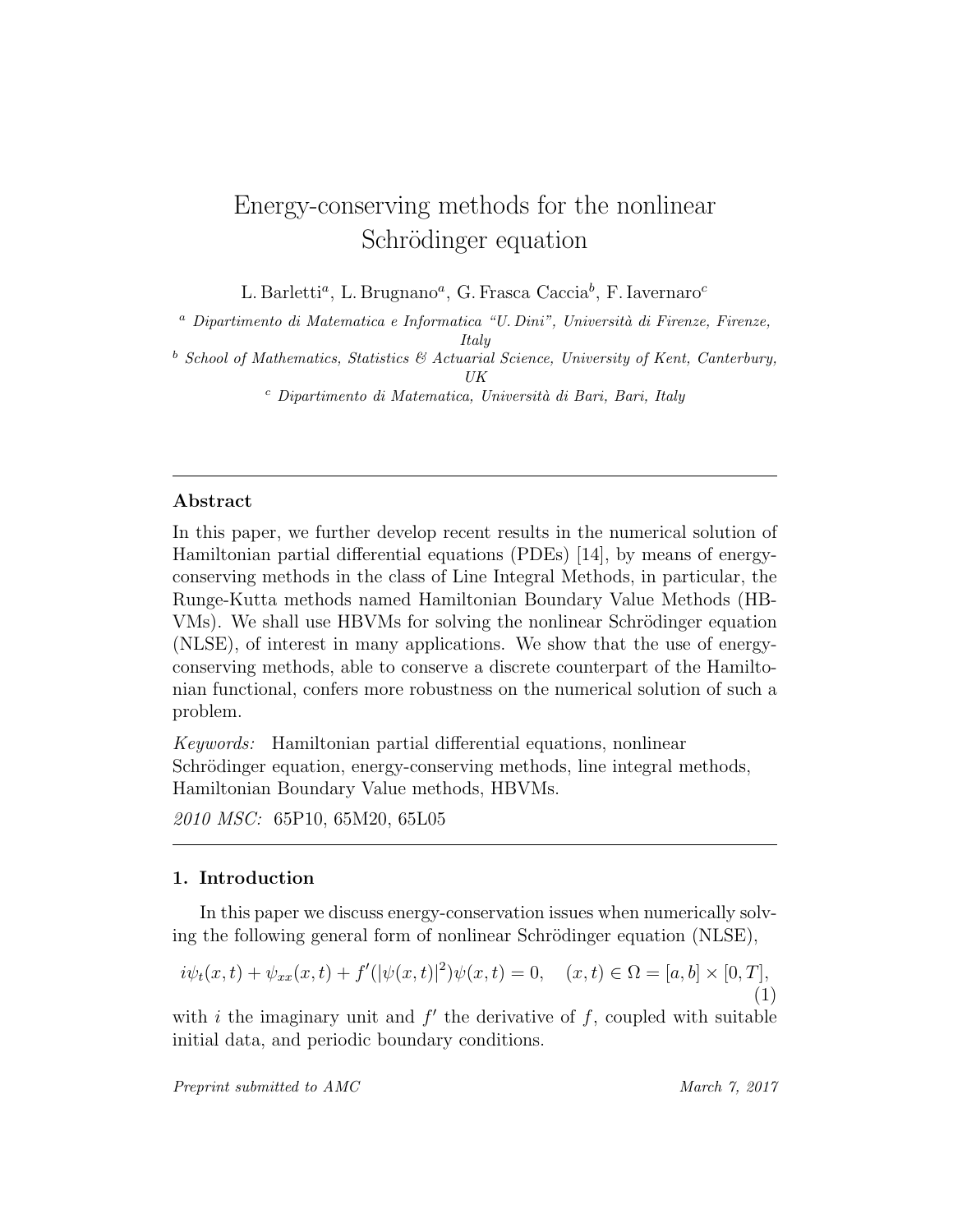The interest around the NLSE has been progressively growing in the last half century. Starting from its first appearance as a mathematical model to describe laser beams [33], the possible applications of the NLSE has widened to include several important areas of research. Roughly speaking, the NLSE can arise as the first-order approximation of Maxwell equations in a nonlinear medium, or as the mean-field approximation of a many-body quantum problem. In the first case it finds applications to fiber optics communications [2], plasma physics [53], geophysics [52] and mathematical biology [51]. In the second case, it is largely employed in quantum chemistry and condensed matter physics. In low-temperature physics, in particular, it is worth to mention the fact that a Bose-Einstein condensate behaves like a "giant wavefunction", which can be described by means of a suitable version of the NLSE, known as the Gross-Pitaevskii equation [34, 54].

The reason for such ubiquity of the NLSE is partially explained by its conservation properties and Galilean invariance [29]. Moreover, it can be shown that the NLSE is always found as the first-order in the perturbative expansion of a large class of dispersive nonlinear equations [35].

From the strictly mathematical point of view, the one-dimensional cubic NLSE has gained great attention since 1972, when Zakharov and Shabat [62] were able to exhibit a Lax pair for such NLSE, thus proving that it is a completely integrable PDE. This implies that the NLSE can be studied with the methods of Inverse Scattering Transform (IST) [1]. Very recently, it has even been proposed that IST could provide a method of encoding an information to be optically transmitted, putting somehow the NLSE at the basis of a possible technological revolution [43, 61].

Because of its many applications and interesting features, the numerical study of the NLSE is of considerable interest and many numerical methods have been investigated for its solution. Different approaches have been considered by different authors in the last decades.

Finite-difference and finite-element schemes preserving discrete analogue of energy and momentum of (1) with a polynomial nonlinearity have been developed in [36, 55, 57].

A completely different approach is at the basis of multisymplectic integrators, defined by Bridges and Reich [7] as discretizations preserving a discrete conservation of symplecticity of a general form

$$
\delta_t\omega_i^n+\delta_x^+\kappa_i^n,
$$

where  $\delta_t$  and  $\delta_x$  represent the (abstract) time and space discretization oper-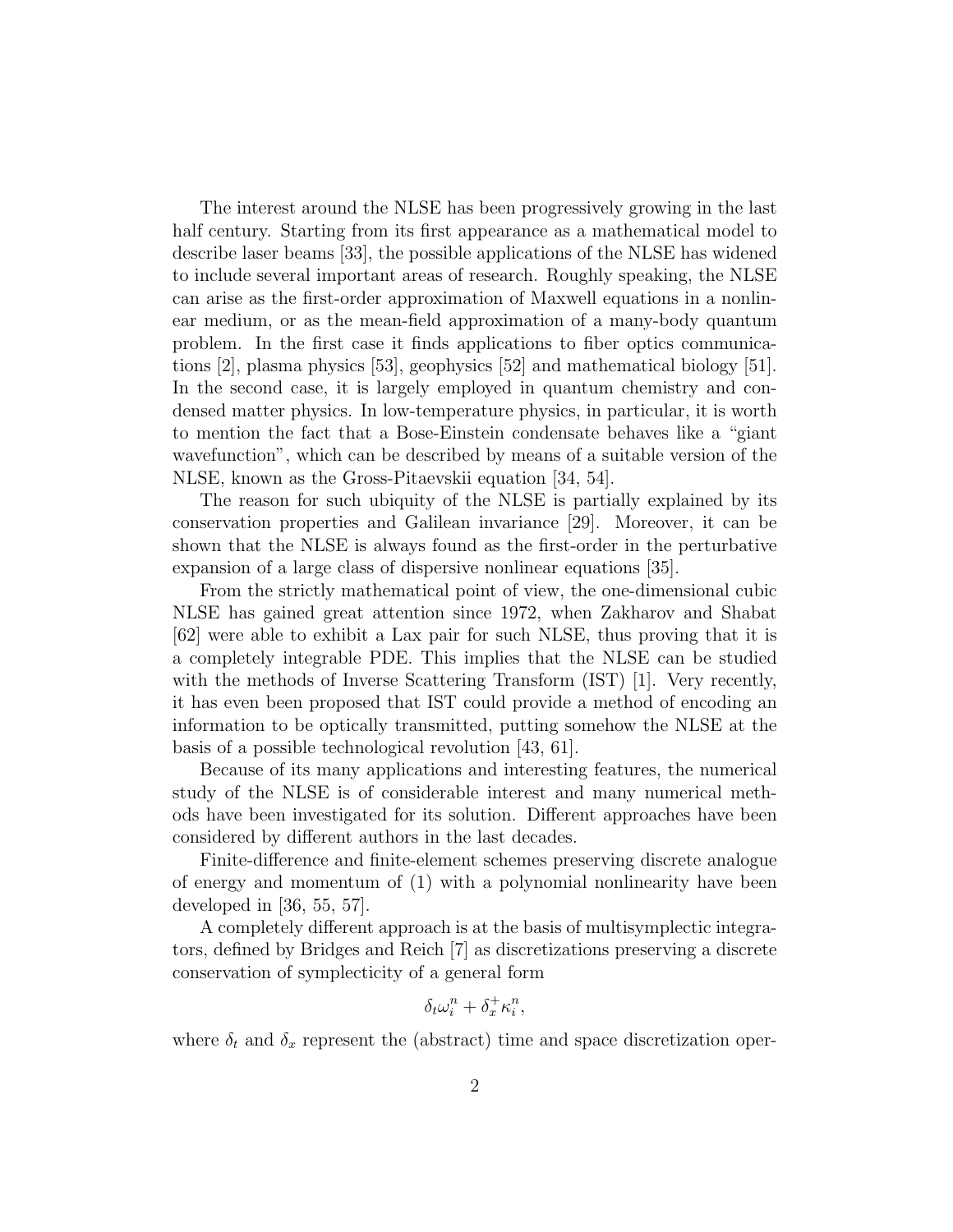ators respectively and  $\omega_i^n$  and  $\kappa_i^n$  are discrete forms [8, 49]. Applications of several multisymplectic schemes to the nonlinear Schrödinger equation can be found, e.g., in [30, 31, 32, 45, 46, 47, 48].

A different strategy is to use a method of lines approach, where one first sets a spatial discretization of (1) (usually by means of a Fourier spectral method [38, 39] or by a finite difference method [3, 40, 60]) providing a Hamiltonian system of ODEs. Then, for the full discretization in time the most convenient strategy is to use a symplectic method [7, 32, 44, 56, 58, 59], or an energy conserving method.

Symplectic methods are able to produce accurate results and to preserve very well the energy of the original system over long times [58, 6, 42]. In particular, one can consider splitting methods [3, 37, 38, 39, 40, 50, 60], whose leading idea is to solve the given system of ODEs by means of a sequence of steps in which alternatively the dispersive or the nonlinear term is set to zero. Splitting methods have the advantage to provide symplectic and explicit schemes. On the other hand, the understanding of the long-time behaviour of splitting methods for Hamiltonian PDEs is a fundamental ongoing challenge in the field of geometric integration and they are usually subject to CFL conditions, imposing some constraint on the stepsize in time depending on the parameters used in the spatial discretization [3, 38]. In [39] the authors use a modulated Fourier expansion to investigate the approximate conservation over long times of energy and momentum of (1) with a cubic nonlinearity, when a Fourier method is used in space and a Lie-Trotter or a Strang splitting is used for the full discretization.

Differently, one can choose to use an energy-conserving method in time for solving the Hamiltonian system of ODEs provided after the discretization in space as done in  $[12, 13, 14]$  or in  $[41]$  for a NLSE equation including a wave operator.

The latter is the strategy we are going to adopt in this paper. More specifically, after a Fourier-Galerkin space semi-discretization, we employ a method in the class of HBVMs (see, e.g., the recent monographh [16]) to get the full discretized problem, thus extending to the NLSE the approach used in [14] for the semi-linear wave equation (see also [5], where some preliminary results are given).

With these premises, in Section 2 we state the main facts about the NLSE and its space semi-discretization. Then, in Section 3 we sketch the main properties of the energy-conserving Runge-Kutta schemes known as HBVMs. The efficient implementation of the methods, when numerically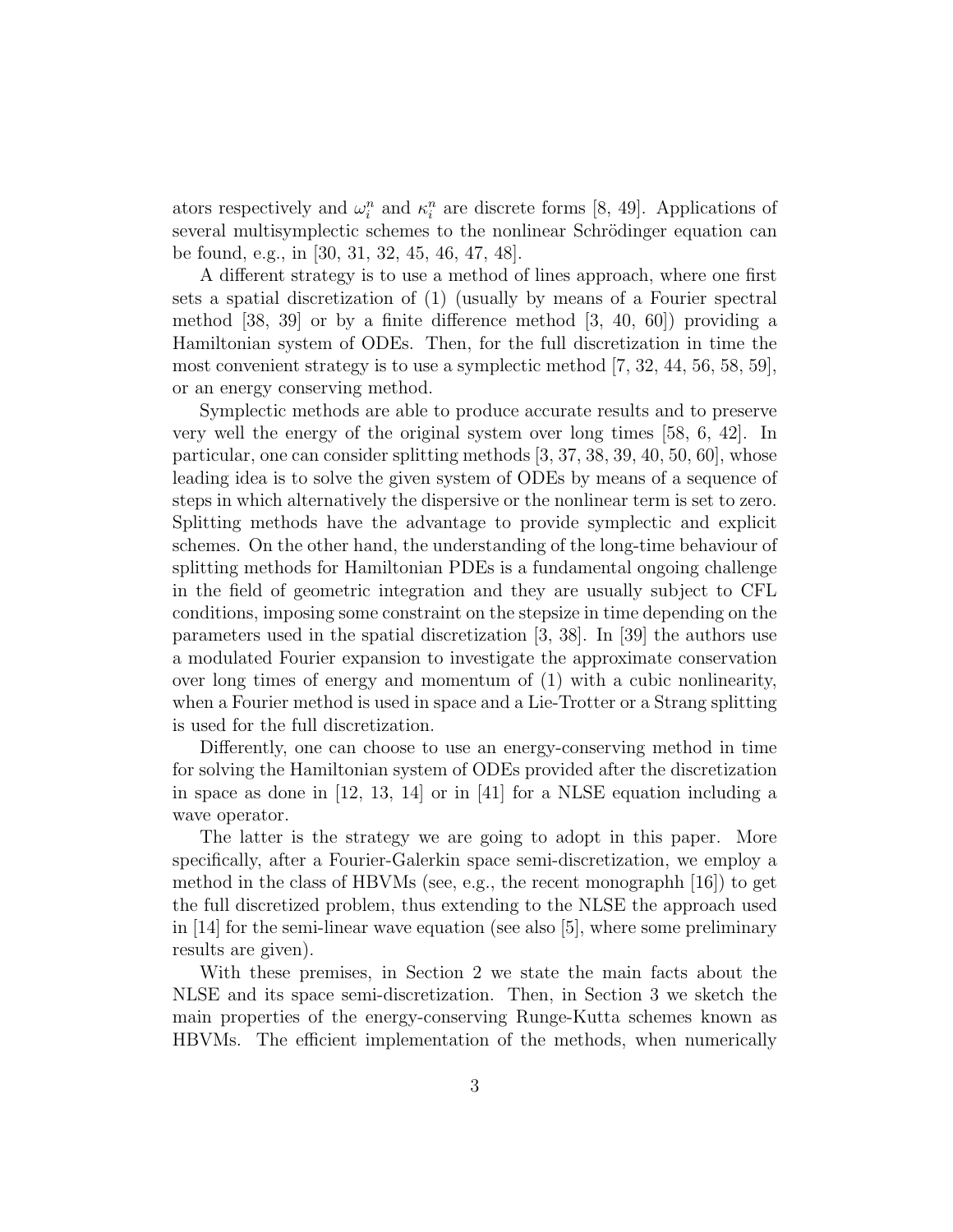solving (1) is studied in Section 4. Some numerical tests are reported in Section 5 and, finally, some concluding remarks are given in Section 6.

#### 2. Properties and space semi-discretization

Equation (1) can be rewritten in real form by setting

$$
\psi(x,t) = u(x,t) + iv(x,t),\tag{2}
$$

with u and v the real and imaginary part of  $\psi$ , respectively. In so doing, one obtains:<sup>1</sup>

$$
u_t = -v_{xx} - f'(u^2 + v^2)v,
$$
  
\n
$$
v_t = u_{xx} + f'(u^2 + v^2)u,
$$
  $(x, t) \in \Omega,$  (3)

or, more compactly, by setting

$$
y = \begin{pmatrix} u \\ v \end{pmatrix}, \qquad J = \begin{pmatrix} 0 & 1 \\ -1 & 0 \end{pmatrix} \equiv -J^{\top} \equiv -J^{-1},
$$

as

$$
y_t = J \nabla \mathcal{H}[y],\tag{4}
$$

with  $\nabla \mathcal{H}[y]$  the vector with the *functional derivatives*, w.r.t. u and v, of the Hamiltonian functional

$$
\mathcal{H}[y] \equiv \mathcal{H}[u, v] = \frac{1}{2} \int_{a}^{b} \left( u_x^2 + v_x^2 - f(u^2 + v^2) \right) dx.
$$
 (5)

Such functional defines the equation which is, therefore, an instance of Hamiltonian PDE. Because of the periodic boundary conditions, the following result holds true.

**Theorem 1.** Under regularity assumptions on f and on the initial data, the Hamiltonian functional  $(5)$  is constant along the solution of  $(3)$ .

<sup>&</sup>lt;sup>1</sup>For sake of brevity, we shall omit the arguments of  $u$  and  $v$ , when unnecessary.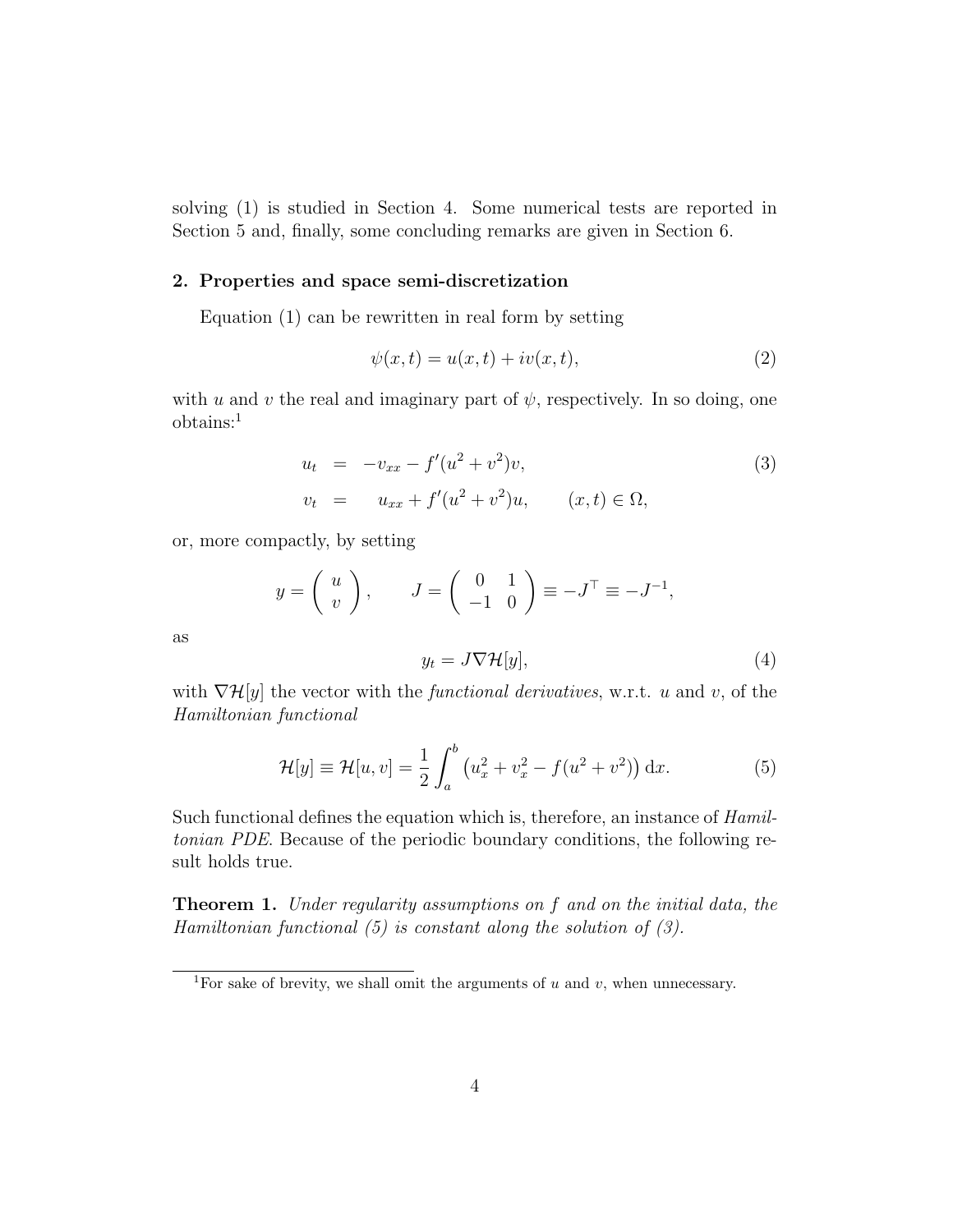Proof In fact, from  $(5)$  and  $(3)$ , one obtains<sup>2</sup>

$$
\dot{\mathcal{H}}[u, v] = \int_{a}^{b} (u_x u_{xt} + v_x v_{xt} - f'(u^2 + v^2)(uu_t + vv_t)) dx
$$
  
\n
$$
= \int_{a}^{b} (u_x u_{xt} + v_x v_{xt} + (u_{xx} - v_t)u_t + (v_{xx} + u_t)v_t) dx
$$
  
\n
$$
= \int_{a}^{b} (u_x u_t + v_x v_t)_x dx = [u_x u_t + v_x v_t]_{x=a}^{x=b} = 0,
$$

because of the periodicity in space of  $u$  and  $v$ , and of their derivatives w.r.t.  $x.$ 

We also consider the two quadratic functionals

$$
\mathcal{M}_1[u,v] = \int_a^b (u^2 + v^2) \mathrm{d}x, \qquad \mathcal{M}_2[u,v] = \int_a^b (v_x u - u_x v) \mathrm{d}x, \qquad (6)
$$

representing the mass and the momentum. Also for such functionals, the following result holds true.

Theorem 2. Under regularity assumptions on f and on the initial data, the two quadratic functionals (6) are constant along the solution of (3).

**Proof** In fact, from  $(3)$  and  $(6)$ , one has:

$$
\dot{M}_1[u, v] = 2 \int_a^b (uu_t + vv_t) dx
$$
  
\n
$$
= 2 \int_a^b (-u(v_{xx} + f'(u^2 + v^2)v) + v(u_{xx} + f'(u^2 + v^2)u)) dx
$$
  
\n
$$
= 2 \int_a^b (vu_{xx} - uv_{xx} + u_xv_x - u_xv_x) dx
$$
  
\n
$$
= 2 \int_a^b (vu_x - uv_x)_x dx = 2 [vu_x - uv_x]_{x=a}^{x=b} = 0,
$$

 $^{2}$ As is usual, the dot denotes the time derivative.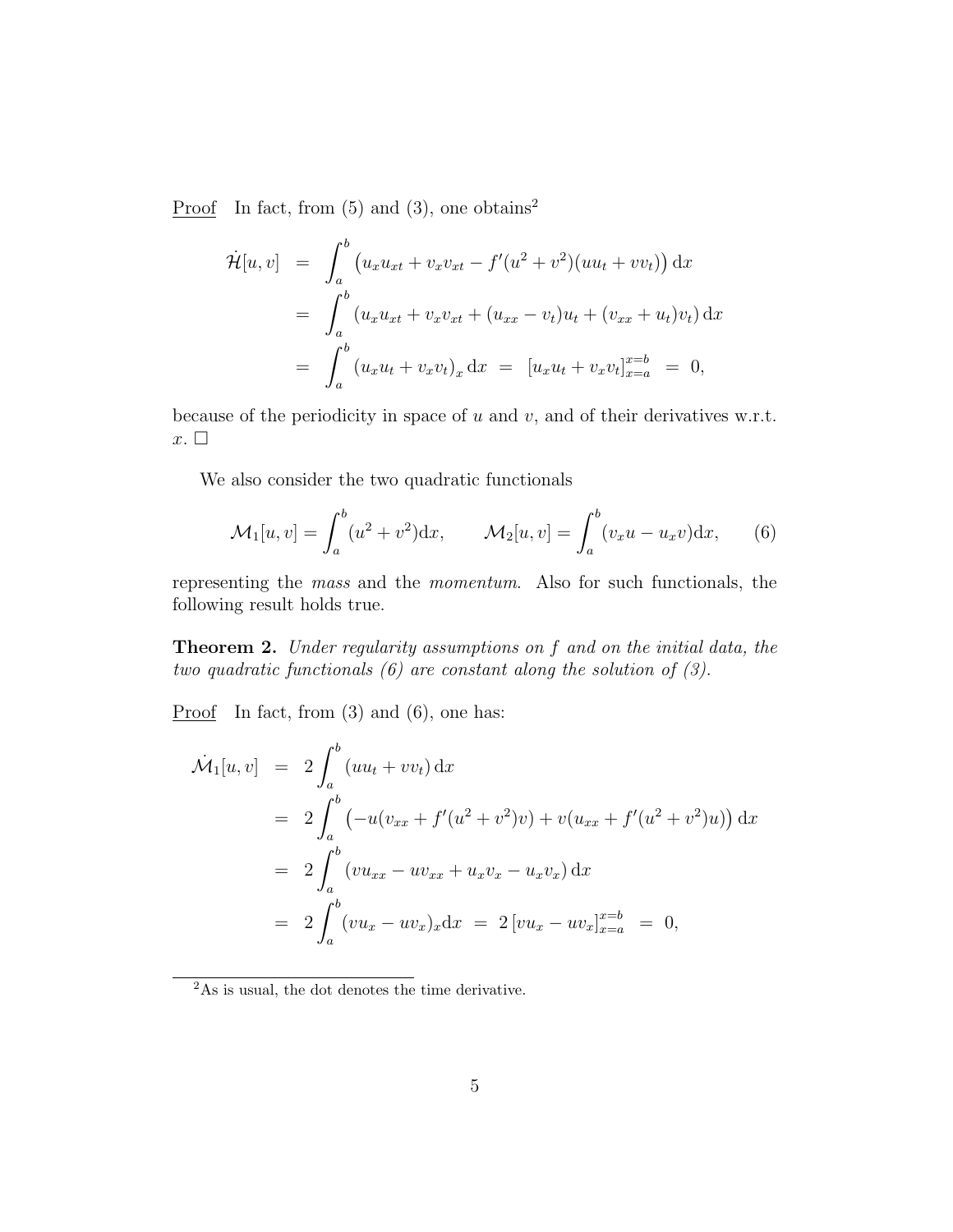because of the periodicity in space. For the same reason, by considering that

$$
0 = \int_a^b (u_t v)_x dx = \int_a^b (u_{xt} v + u_t v_x) dx \Rightarrow \int_a^b v u_{xt} dx = -\int_a^b u_t v_x ds,
$$
  
\n
$$
0 = \int_a^b (v_t u)_x dx = \int_a^b (v_{xt} u + v_t u_x) dx \Rightarrow \int_a^b u v_{xt} dx = -\int_a^b v_t u_x ds,
$$

one obtains, by virtue of (3):

$$
\dot{M}_2[u, v] = \int_a^b (v_{xt}u + v_xu_t - u_{xt}v - u_xv_t) dx = 2 \int_a^b (v_xu_t - u_xv_t) dx
$$
  
\n
$$
= 2 \int_a^b (-v_x(v_{xx} + f'(u^2 + v^2)v) - u_x(u_{xx} + f'(u^2 + v^2)u)) dx
$$
  
\n
$$
= - \int_a^b (u_x^2 + v_x^2 + f(u^2 + v^2))_x dx = [u_x^2 + v_x^2 + f(u^2 + v^2)]_{x=a}^{x=b}
$$
  
\n
$$
= 0. \square
$$

**Remark 1.** It is worth stressing that the three invariants  $(5)$  and  $(6)$  have a special physical meaning:

- in the context of quantum mechanics they represent, respectively, total energy, mass, and momentum (from which their names);
- in the context of optics, they represent electromagnetic energy, power, and power current associated with the signal (see, e.g.,  $[4]$ ), respectively.

Consequently, when numerically solving the problem it would be desirable their conservation (exact or approximate) to be inherited by the discrete solution.

In order for numerically solving problem (3), we shall at first consider a Fourier expansion in space of the solution. In particular, we consider the following orthonormal basis for  $L^2[a, b]$ , which takes into account of the periodicity in space:

$$
c_0(x) \equiv \frac{1}{\sqrt{b-a}},
$$
  
\n
$$
c_j(x) = \sqrt{\frac{2}{b-a}} \cos\left(2j\pi \frac{x-a}{b-a}\right),
$$
  
\n
$$
s_j(x) = \sqrt{\frac{2}{b-a}} \sin\left(2j\pi \frac{x-a}{b-a}\right), \qquad j = 1, 2, ....
$$
\n(7)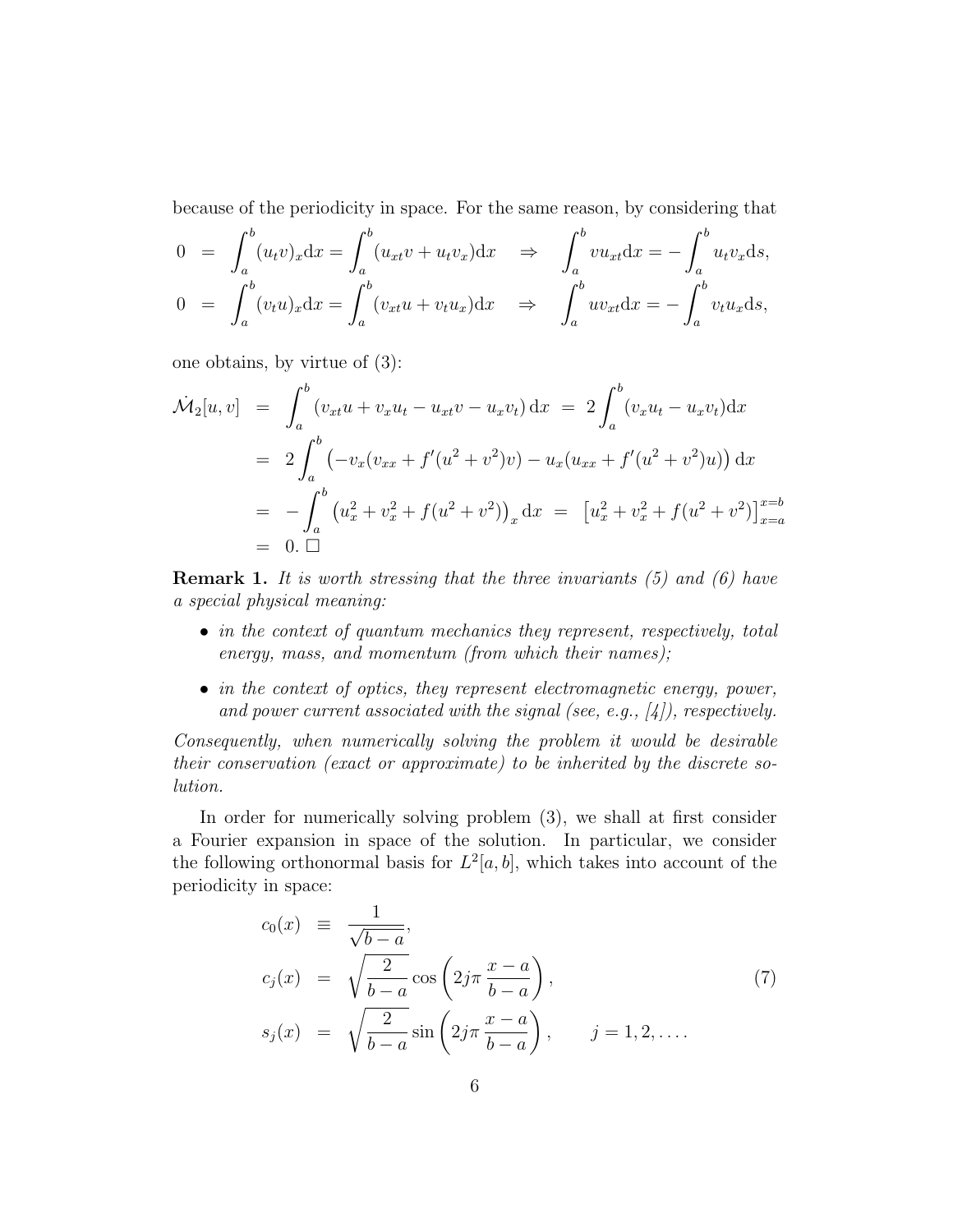In so doing, one obtains, for suitable time dependent coefficients:

$$
u(x,t) = \gamma_0(t)c_0(x) + \sum_{j\geq 1} \gamma_j(t)c_j(x) + \eta_j(t)s_j(x),
$$
  

$$
v(x,t) = \alpha_0(t)c_0(x) + \sum_{j\geq 1} \alpha_j(t)c_j(x) + \beta_j(t)s_j(x).
$$
 (8)

By introducing the infinite vectors

$$
\mathbf{w}(x) = \begin{pmatrix} c_0(x) \\ c_1(x) \\ s_1(x) \\ c_2(x) \\ s_2(x) \\ \vdots \end{pmatrix}, \qquad \mathbf{q}(t) = \begin{pmatrix} \gamma_0(t) \\ \gamma_1(t) \\ \eta_1(t) \\ \gamma_2(t) \\ \eta_2(t) \\ \vdots \end{pmatrix}, \qquad \mathbf{p}(t) = \begin{pmatrix} \alpha_0(t) \\ \alpha_1(t) \\ \beta_1(t) \\ \alpha_2(t) \\ \beta_2(t) \\ \vdots \end{pmatrix}, \qquad (9)
$$

and the infinite matrix

$$
D = \frac{2\pi}{b-a} \begin{pmatrix} 0 & & & \\ & 1 \cdot \begin{pmatrix} 1 & & \\ & 1 \end{pmatrix} & \\ & & 2 \cdot \begin{pmatrix} 1 & \\ & 1 \end{pmatrix} & \\ & & \ddots \end{pmatrix}, \tag{10}
$$

we see that (8) can be rewritten as

$$
u(x,t) = \boldsymbol{w}(x)^{\top} \boldsymbol{q}(t), \qquad v(x,t) = \boldsymbol{w}(x)^{\top} \boldsymbol{p}(t), \tag{11}
$$

and the problem can be formulated as the infinite-dimensional Hamiltonian ODE problem:

$$
\dot{\mathbf{q}} = D^2 \mathbf{p} - \int_a^b \left[ \boldsymbol{w}(x) f' \left( (\boldsymbol{w}(x)^\top \mathbf{q})^2 + (\boldsymbol{w}(x)^\top \mathbf{p})^2 \right) \boldsymbol{w}(x)^\top \mathbf{p} \right] dx,
$$
\n
$$
\dot{\mathbf{p}} = -D^2 \mathbf{q} + \int_a^b \left[ \boldsymbol{w}(x) f' \left( (\boldsymbol{w}(x)^\top \mathbf{q})^2 + (\boldsymbol{w}(x)^\top \mathbf{p})^2 \right) \boldsymbol{w}(x)^\top \mathbf{q} \right] dx,
$$
\n(12)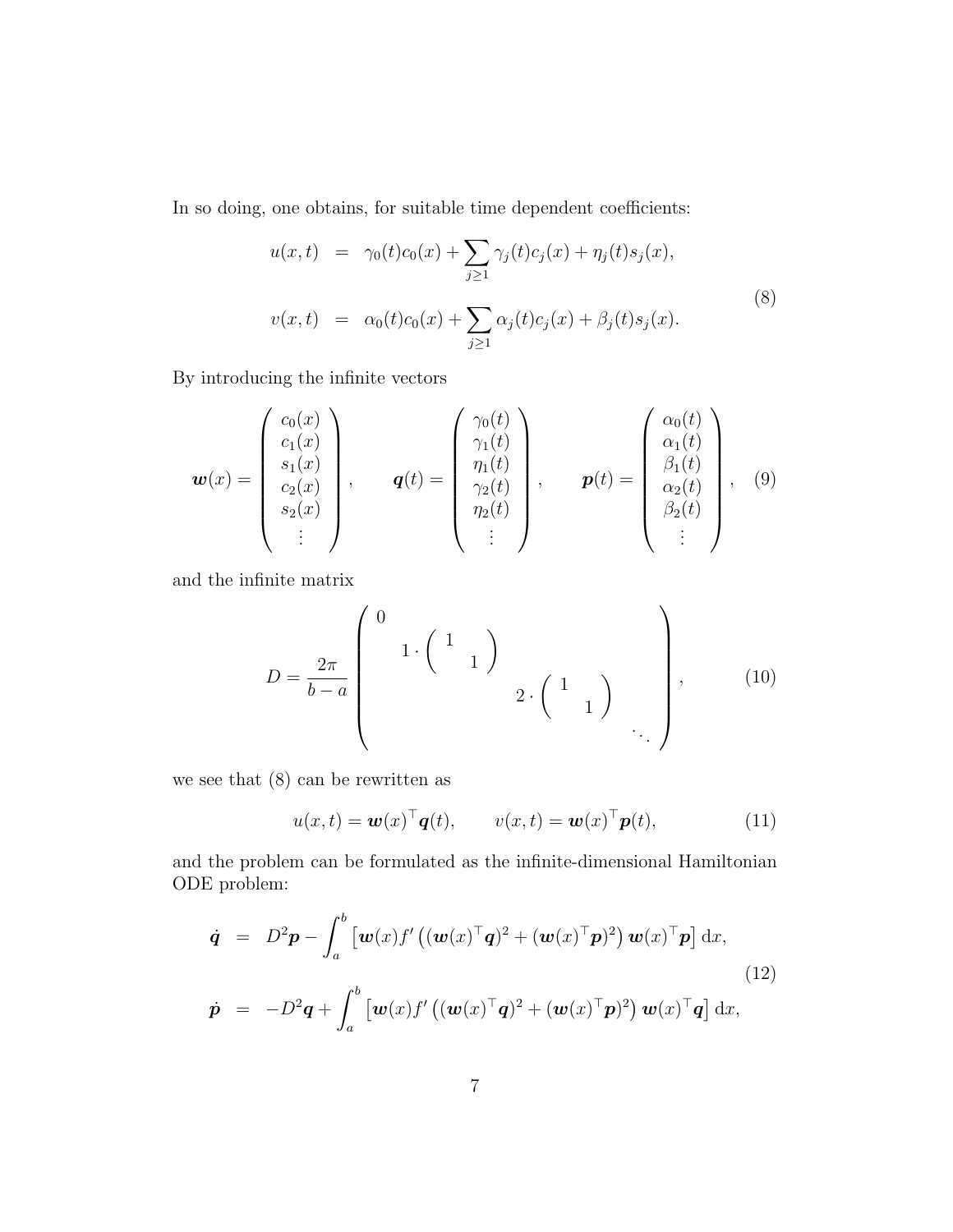which is Hamiltonian with Hamiltonian function

$$
H(\boldsymbol{q}, \boldsymbol{p}) = \frac{1}{2} \left[ \boldsymbol{p}^{\top} D^2 \boldsymbol{p} + \boldsymbol{q}^{\top} D^2 \boldsymbol{q} - \int_a^b f\left( (\boldsymbol{w}(x)^{\top} \boldsymbol{q})^2 + (\boldsymbol{w}(x)^{\top} \boldsymbol{p})^2 \right) dx \right].
$$
\n(13)

By also introducing the infinite matrix

$$
\tilde{D} = \frac{2\pi}{b-a} \begin{pmatrix} 0 & & & & \\ & 1 \cdot \begin{pmatrix} & -1 \\ 1 & & \end{pmatrix} & & \\ & & 2 \cdot \begin{pmatrix} & -1 \\ 1 & & \end{pmatrix} & \\ & & \ddots \end{pmatrix}, \qquad (14)
$$

such that

$$
\tilde{D}\mathbf{w}(x) = \mathbf{w}'(x) \equiv \frac{2\pi}{b-a} \left( 0, -s_1(x), c_1(x), -2s_2(x), 2c_2(x), \ldots \right)^{\top},
$$

the following result then holds true.

Theorem 3. The Hamiltonian (13) is equivalent to the Hamiltonian functional (5). Similarly, the two quadratic functionals (6) are equivalent to

$$
M_1(\boldsymbol{q}, \boldsymbol{p}) = \int_a^b \left[ (\boldsymbol{w}(x)^\top \boldsymbol{q})^2 + (\boldsymbol{w}(x)^\top \boldsymbol{p})^2 \right] dx, \quad M_2(\boldsymbol{q}, \boldsymbol{p}) = -2\boldsymbol{q}^\top \tilde{D} \boldsymbol{p}, \tag{15}
$$

respectively. Consequently, they are conserved along the solution of (12).

<u>Proof</u> The equivalence of H and  $\mathcal{M}_1$  with H and  $M_1$ , respectively, follows quite straightforwardly from (11). Concerning the last quadratic invariant, by considering that

$$
u_x(x,t) = \left(\tilde{D}\mathbf{w}(x)\right)^{\top} \mathbf{q}(t), \qquad v_x(x,t) = \left(\tilde{D}\mathbf{w}(x)\right)^{\top} \mathbf{p}(t), \qquad \tilde{D}^{\top} = -\tilde{D},
$$

and, because of the orthormality of the basis (7),

$$
\int_a^b \boldsymbol{w}(x) \boldsymbol{w}(x)^\top \mathrm{d}x = I,
$$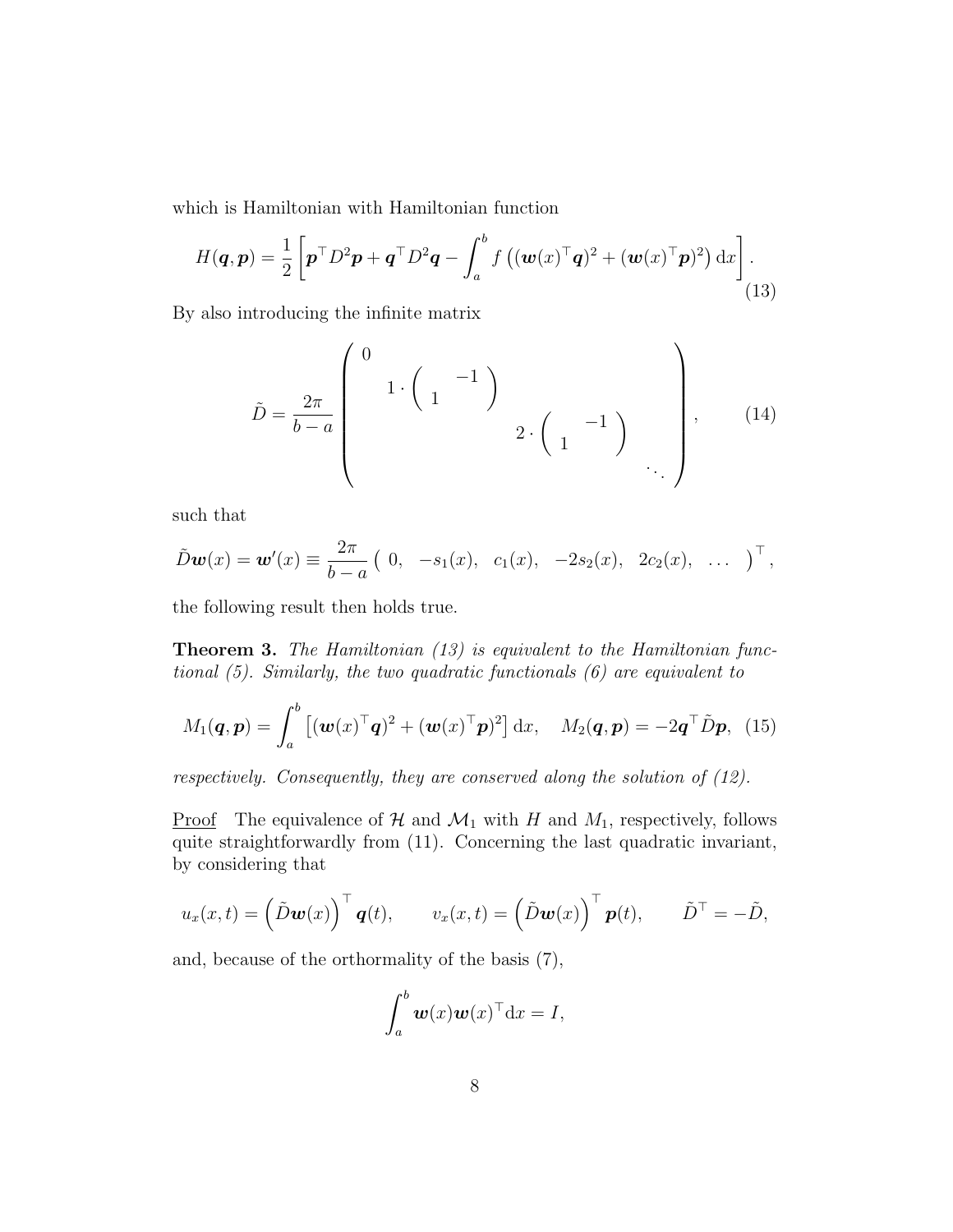the identity operator, one obtains:

$$
\mathcal{M}_2[u, v] = \int_a^b [v_x u - u_x v] dx
$$
  
\n
$$
= \int_a^b \left[ (\tilde{D} \mathbf{w}(x))^{\top} \mathbf{p} \mathbf{q}^{\top} \mathbf{w}(x) - \mathbf{q}^{\top} (\tilde{D} \mathbf{w}(x)) \mathbf{w}(x)^{\top} \mathbf{p} \right] dx
$$
  
\n
$$
= - \int_a^b \left[ \mathbf{q}^{\top} \mathbf{w}(x) \mathbf{w}(x)^{\top} \tilde{D} \mathbf{p} + \mathbf{q}^{\top} \tilde{D} \mathbf{w}(x) \mathbf{w}(x)^{\top} \mathbf{p} \right] dx
$$
  
\n
$$
= - \mathbf{q}^{\top} \left[ \int_a^b \mathbf{w}(x) \mathbf{w}(x)^{\top} dx \right] \tilde{D} \mathbf{p} - \mathbf{q}^{\top} \tilde{D} \left[ \int_a^b \mathbf{w}(x) \mathbf{w}(x)^{\top} dx \right] \mathbf{p}
$$
  
\n
$$
= -2 \mathbf{q}^{\top} \tilde{D} \mathbf{p} = M_2(\mathbf{q}, \mathbf{p}). \Box
$$

As is clear, in order to obtain a practical computational procedure, the series in  $(8)$  have to be truncated to a finite sum, i.e., for a suitable large  $N$ :

$$
u(x,t) = \gamma_0(t)c_0(x) + \sum_{j=1}^N \gamma_j(t)c_j(x) + \eta_j(t)s_j(x),
$$
  
\n
$$
v(x,t) = \alpha_0(t)c_0(x) + \sum_{j=1}^N \alpha_j(t)c_j(x) + \beta_j(t)s_j(x),
$$
\n(16)

where, for sake of brevity, we continue to use the same symbols to denote the truncated approximations. For each  $t$ , such functions will belong to the functional space

$$
\mathcal{V}_N = \text{span}\left\{c_0(x), c_1(x), s_1(x), \dots, c_N(x), s_N(x)\right\}.
$$
 (17)

Consequently, the dimension of the vectors and matrices  $(9)$ – $(10)$  and  $(14)$ becomes  $2N + 1$ . As an example, matrix (10) now becomes:

$$
D = \frac{2\pi}{b-a} \left( \begin{array}{cccc} 0 & & & & \\ & 1 \cdot \begin{pmatrix} 1 & & \\ & 1 \end{pmatrix} & & \\ & & 2 \cdot \begin{pmatrix} 1 & & \\ & 1 \end{pmatrix} & \\ & & \ddots & \\ & & N \cdot \begin{pmatrix} 1 & \\ & 1 \end{pmatrix} \end{array} \right), \tag{18}
$$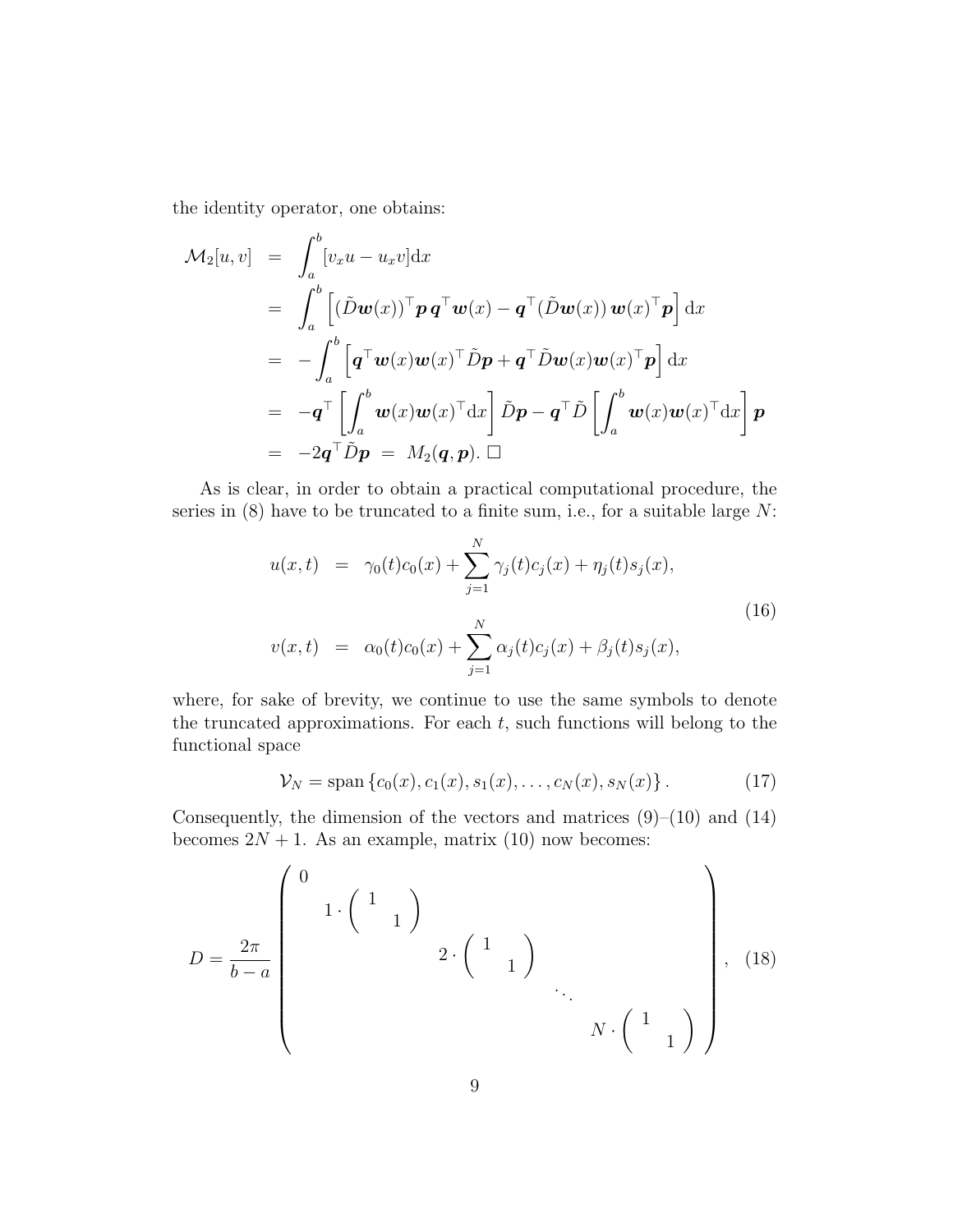However, in this case, the approximations will no more satisfy, in general, the equations (12). Nevertheless, by requiring the residual be orthogonal to  $\mathcal{V}_N$ , one formally retrieves again the set of equations (12) which, however, has now dimension  $4N + 2$ . Such equations are still Hamiltonian with Hamiltonian function formally still given by (5). Moreover, also the truncated versions of  $(15)$  are still constants of motion. It can be proved (see, e.g., [28]) that, under regularity assumptions, the truncated version of the solution and of the invariants converge at least exponentially to the exact counterparts as  $N \to \infty$  (spectral accuracy). In so doing, one obtains a Fourier-Galerkin space semi-discretization of the original problem (3).

We also observe that the integrals in (12) need to be computed. Nevertheless, since the argument is a periodic function, this can be done by using a composite trapezoidal rule, based at the discrete points

$$
x_i = a + \frac{i}{m}(b - a), \qquad i = 0, 1, \dots, m,
$$
 (19)

which allows, under regularity assumptions, to approximate the integrals within machine accuracy, by choosing m large enough (see [13] for details).<sup>3</sup>

As a result, the equations (12), with the truncated expansions (16), along with the approximation of the involved integrals on the abscissae  $(19)$ , define the semi-discrete Hamiltonian problem to be solved in time. In the next sections we shall consider its numerical solution.

#### 3. Hamiltonan Boundary Value Methods

In this section, we sketch the basic facts concerning Hamiltonian Boundary Value Methods (HBVMs), which are a class of energy-conserving Runge-Kutta methods, recently devised for the efficient numerical solution of Hamiltonian systems  $[24, 17, 18, 21, 22]$  (see also the monograph  $[16]$ ).

Let then

$$
\dot{y} = J \nabla H(y), \qquad y(0) = y_0, \qquad J^{\top} = -J,
$$
\n(20)

be a Hamiltonian problem we want to solve, which is defined by the (autonomous) Hamiltonian H. Having fixed a stepsize  $h > 0$ , we look for a numerical method defining a suitable path  $\sigma$  such that:

$$
\sigma(0) = y_0, \qquad \sigma(h) =: y_1, \qquad H(y_1) = H(y_0). \tag{21}
$$

<sup>&</sup>lt;sup>3</sup>In general, m is conveniently chosen in the form  $m = \ell N + 1$ , for a suitable  $\ell \in \mathbb{N}$ .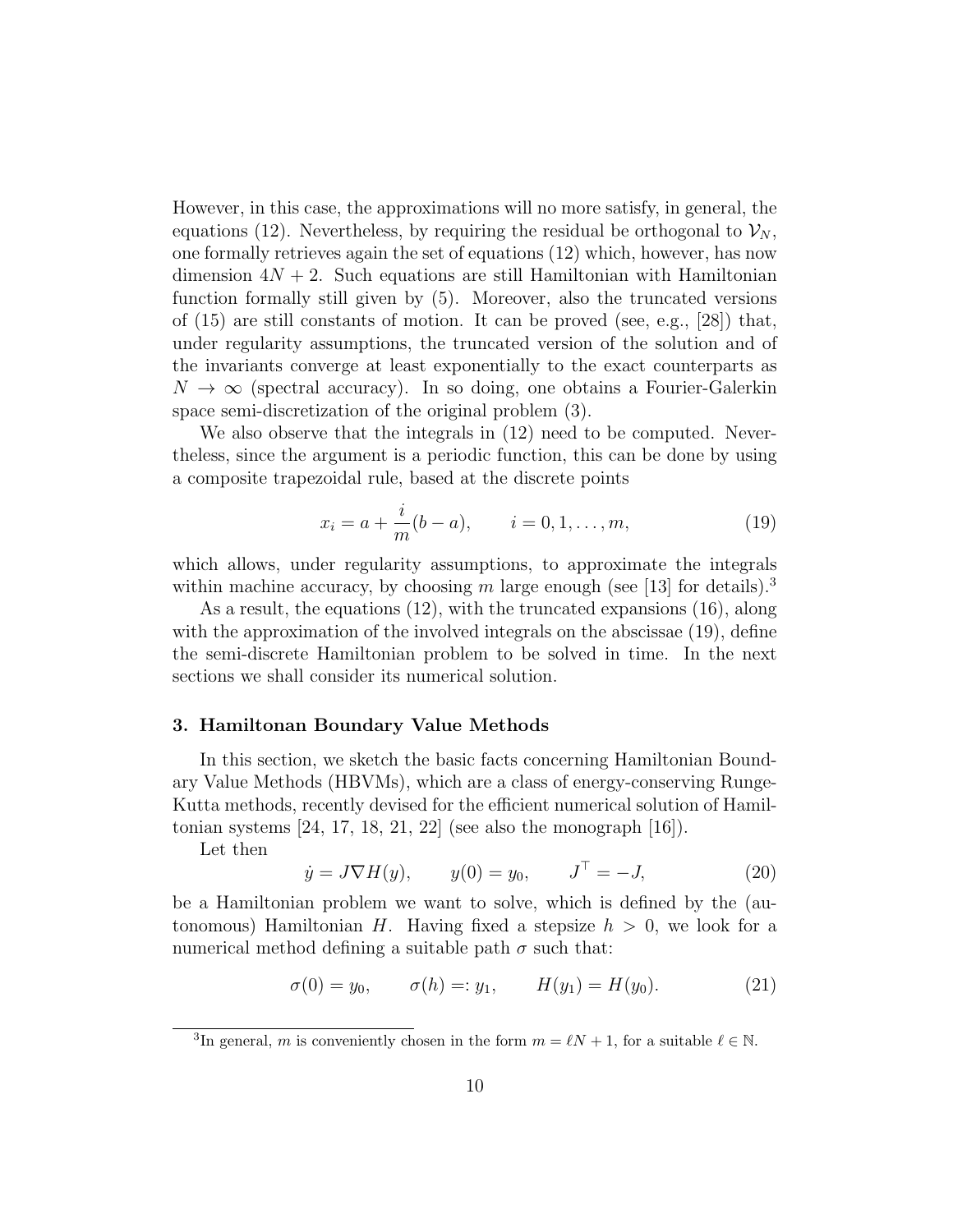Namely, the new approximation  $y_1 \approx y(h)$  satisfies the energy conservation property. In particular, we look for  $\sigma \in \Pi_s^4$  and, by considering the scaled orthonormal Legendre basis  $\{P_j\}_{j\geq 0}$  for  $L^2[0,1],$ 

$$
P_j \in \Pi_j, \qquad \int_0^1 P_i(x) P_j(x) dx = \delta_{ij}, \qquad \forall i, j = 0, 1, \dots,
$$
 (22)

with  $\delta_{ij}$  the Kronecker delta, we define the expansion

$$
\dot{\sigma}(ch) = \sum_{j=0}^{s-1} P_j(c)\gamma_j, \qquad c \in [0, 1], \tag{23}
$$

for suitable coefficients  $\{\gamma_j\}$  to be determined. By imposing the first condition in (21), we obtain

$$
\sigma(ch) = y_0 + h \sum_{j=0}^{s-1} \int_0^c P_j(x) dx \, \gamma_j, \qquad c \in [0, 1]. \tag{24}
$$

Consequently, from (22) and considering that  $P_0(x) \equiv 1$ , one has (see the second expression in (21)):

$$
y_1 \equiv \sigma(h) = y_0 + h\gamma_0. \tag{25}
$$

The coefficients  $\gamma_0, \ldots, \gamma_{s-1}$  are then determined by imposing the last requirement in (21), i.e., energy-conservation: this will be done by resorting to a line integral approach. In more details, from  $(20)-(24)$ , one has:

$$
0 = H(y_1) - H(y_0) = H(\sigma(h)) - H(\sigma(0)) = \int_0^h \nabla H(\sigma(t))^\top \dot{\sigma}(t) dt
$$
  
\n
$$
= h \int_0^1 \nabla H(\sigma(ch))^\top \dot{\sigma}(ch) dc = h \int_0^1 \nabla H(\sigma(ch))^\top \sum_{j=0}^{s-1} P_j(c) \gamma_j dc
$$
  
\n
$$
= h \sum_{j=0}^{s-1} \left[ \int_0^1 \nabla H(\sigma(ch)) P_j(c) dc \right]^\top \gamma_j,
$$

which holds clearly true, by virtue of the skew-symmetry of  $J$ , by setting

$$
\gamma_j = \int_0^1 J \nabla H(\sigma(ch)) P_j(c) \, \mathrm{d}c, \qquad j = 0, \dots, s - 1. \tag{26}
$$

<sup>4</sup>As is usual,  $\Pi_s$  denotes the vector space of polynomials of degree s.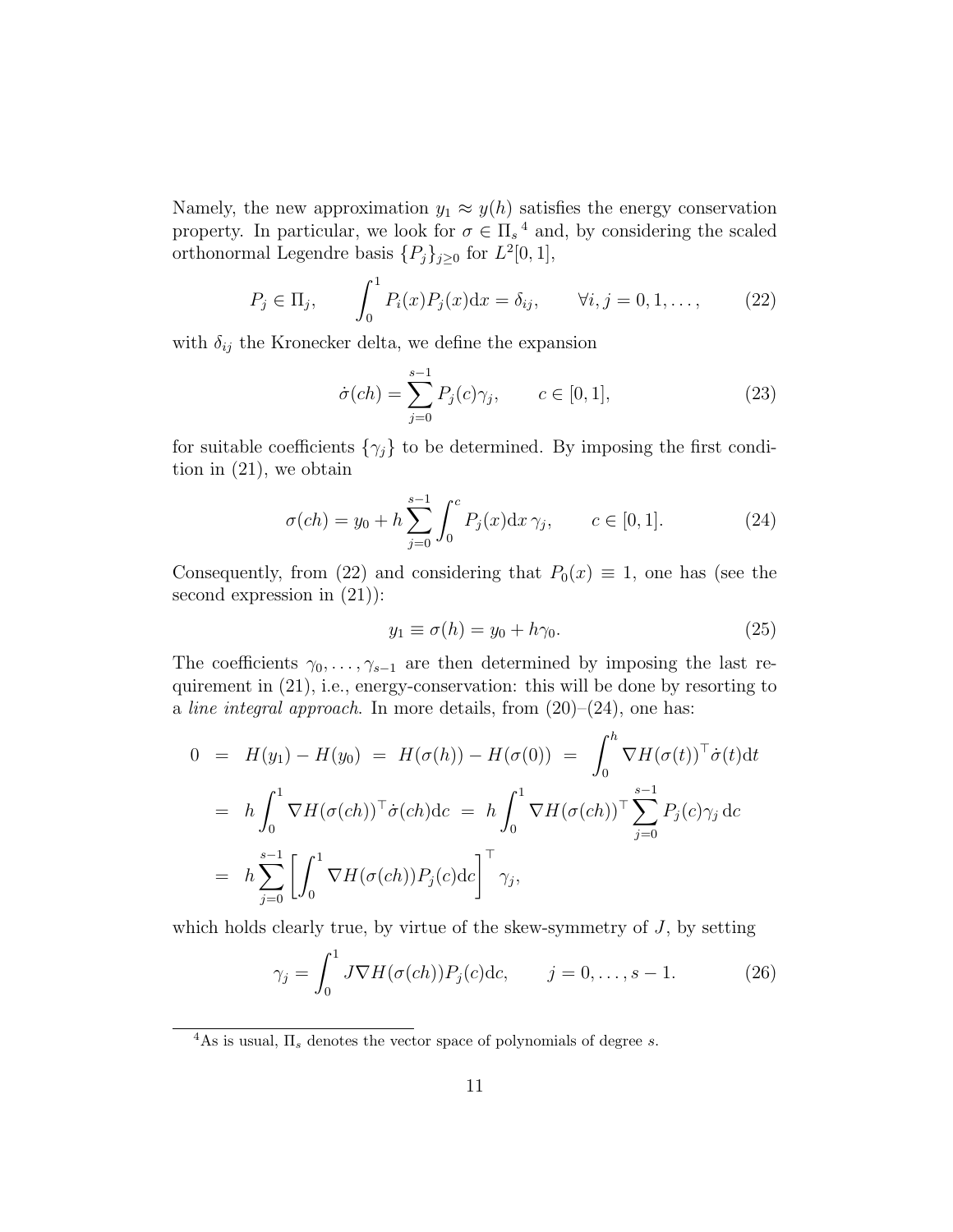Approximating such integrals by means of a suitable quadrature formula, provides us with HBVMs. In more details, by considering the Gauss formula based at the k Legendre nodes, i.e.

$$
P_k(c_i) = 0, \qquad i = 1, \ldots, k,
$$

so that equation (26) is replaced by

$$
\gamma_j = \sum_{\ell=1}^k b_\ell J \nabla H(Y_\ell) P_j(c_\ell), \qquad j = 0, \dots, s-1,
$$
\n(27)

with  $b_1, \ldots, b_k$  the Legendre weights, one derives the method HBVM $(k, s)$ .<sup>5</sup> The resulting method may be shown to be actually a k-stage Runge-Kutta method, with stages

$$
Y_i := \sigma(c_i h) = y_0 + h \sum_{j=0}^{s-1} \int_0^{c_i} P_j(x) dx \sum_{\ell=1}^k b_\ell J \nabla H(Y_\ell) P_j(c_\ell), \qquad i = 1, \dots, k,
$$
\n(28)

and the new approximation given by:

$$
y_1 = y_0 + h \sum_{i=1}^{k} b_i J \nabla H(Y_i).
$$
 (29)

From  $(28)-(29)$  one derives that HBVM $(k, s)$  is the k-stage Runge-Kutta method with Butcher tableau

$$
\frac{\boldsymbol{c} \mid \mathcal{I}_s \mathcal{P}_s^\top \Omega}{\boldsymbol{b}^\top},
$$
\n(30)

with  $\boldsymbol{b} = \begin{pmatrix} b_1, & \ldots, & b_k \end{pmatrix}^\top$ ,  $\boldsymbol{c} = \begin{pmatrix} c_1, & \ldots, & c_k \end{pmatrix}^\top$ ,  $\mathcal{I}_s = \begin{pmatrix} \int_0^{c_i} P_{j-1}(x) dx \end{pmatrix}_{ij}, \ \mathcal{P}_s = \begin{pmatrix} P_{j-1}(c_i) \end{pmatrix}_{ij} \in \mathbb{R}^{k \times s}$  $(31)$ 

and

$$
\Omega = \begin{pmatrix} b_1 & & \\ & \ddots & \\ & & b_k \end{pmatrix} . \tag{32}
$$

The following result holds true.

<sup>5</sup>Different quadratures can be also considered, as is shown, e.g., in [24].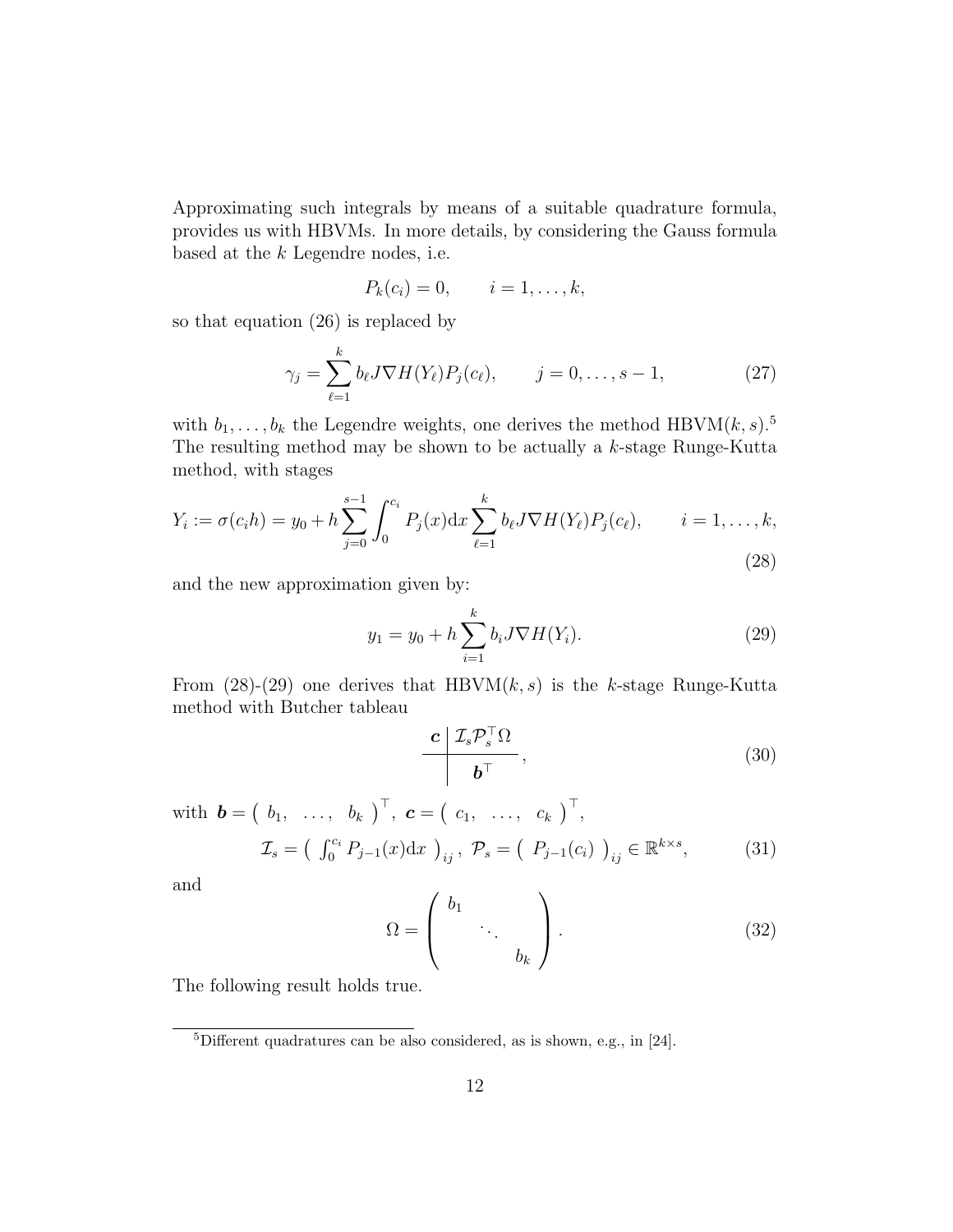**Theorem 4.** Under suitable regularity assumptions on H, for all  $k \geq s$  a  $HBVM(k, s)$  method:

- is symmetric and has order 2s;
- for  $k = s$  it reduces to the (symplectic) s-stage Gauss-collocation method;
- is energy-conserving for all polynomial Hamiltonians H of degree no larger than  $2k/s$ ;
- for general Hamiltonians,  $H(y_1) = H(y_0) + O(h^{2k+1}).$

Proof See, e.g., [22].  $\square$ 

We observe that, from the last point of Theorem 4, even in the nonpolynomial case one can always gain a practical energy conservation, by choosing  $k$  large enough. This, in turn, is not a big issue since, as we are going to see in the next section, the discrete problem to be solved at each step has *always* (block) dimension s, *independently* of  $k$ .

#### 4. Implementation of the methods

We here explain the efficient implementation of  $HBVM(k, s)$ : even though this issue has been the subject of previous investigations [10, 11, 16, 20], nevertheless, we report here the main facts, also considering that the general approach will be suitably adapted to the efficient solution of problem (12).

The natural implementation of the HBVM $(k, s)$  method, cast as the kstage Runge-Kutta method with tableau (30), would result in the solution, at each integration step, of the nonlinear system of equations in the  $k$  stages:

$$
Y := \left(\begin{array}{c} Y_1 \\ \vdots \\ Y_k \end{array}\right) = \boldsymbol{e} \otimes y_0 + h \left(\mathcal{I}_s \mathcal{P}_s^{\top} \Omega \otimes J\right) \nabla H(Y),
$$

with  $e = \begin{pmatrix} 1, & \ldots, & 1 \end{pmatrix}^{\top} \in \mathbb{R}^{k}$ , and an obvious meaning of  $\nabla H(Y)$ . Nevertheless, whichever  $k$ , one can always recast the discrete problem in term of the s coefficients (27) of the polynomial  $\sigma$ . This results in [20]

$$
\boldsymbol{\gamma} := \left(\begin{array}{c} \gamma_0 \\ \vdots \\ \gamma_{s-1} \end{array}\right) = \left(\mathcal{P}_s^{\top} \Omega \otimes J\right) \nabla H(Y).
$$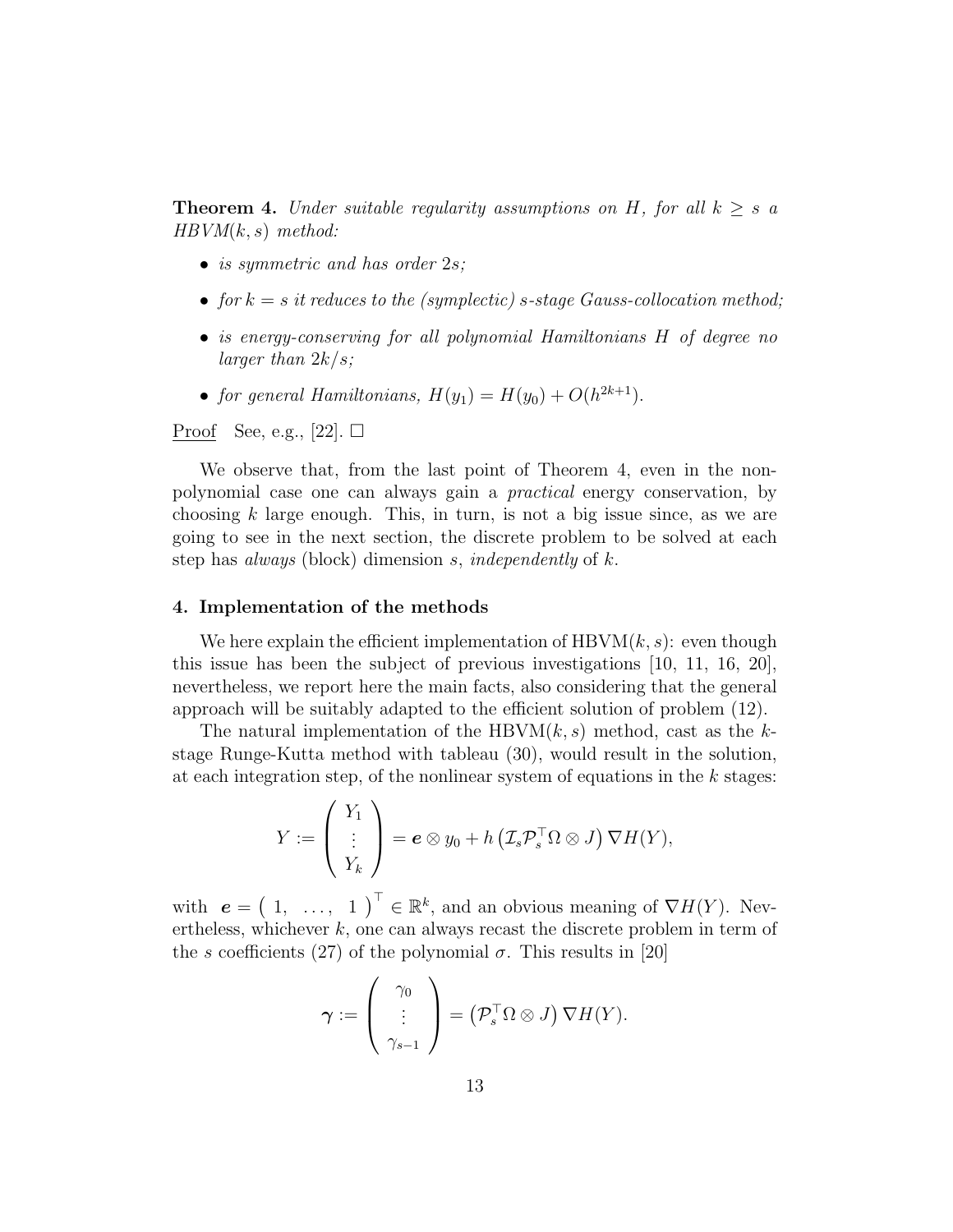Summing up the last two equations, one eventually obtains the discrete prob $lem<sup>6</sup>$ 

$$
G(\boldsymbol{\gamma}) := \boldsymbol{\gamma} - \left(\mathcal{P}_s^{\top} \Omega \otimes J\right) \nabla H \left(\boldsymbol{e} \otimes y_0 + h \mathcal{I}_s \otimes I \boldsymbol{\gamma}\right) = \mathbf{0},\tag{33}
$$

whose (block) dimension is s, independently of  $k$ . In order for efficiently solving (33), one can use the simplified Newton method which, by taking into account that [20]

$$
\mathcal{P}_s^{\top} \Omega \mathcal{I}_s = X_s := \begin{pmatrix} \frac{1}{2} & -\xi_1 \\ \xi_1 & 0 & \ddots \\ & \ddots & \ddots & -\xi_{s-1} \\ & & \xi_{s-1} & 0 \end{pmatrix} \in \mathbb{R}^{s \times s}, \qquad \xi_i = \frac{1}{2\sqrt{4i^2 - 1}},
$$
\n(34)

results in the iteration

for 
$$
\ell = 0, 1, ...
$$
:  
\nsolve :  $(I - hX_s \otimes J\nabla^2 H_0)\delta^{\ell} = -G(\gamma^{\ell})$   
\nupdate :  $\gamma^{\ell+1} = \gamma^{\ell} + \delta^{\ell}$ 

where  $\nabla^2 H_0 = \nabla^2 H(y_0)$ .<sup>7</sup> Even though the coefficient matrix is the same during the whole iteration, its size is s times that of the continuous problem to be solved, thus resulting in a possibly costly iteration. In order to get rid of this problem, in [20] a blended iteration has been considered. This approach, which has been at first proposed in [9, 25], has already been successfully implemented in the computational codes BiM [26] and BIMD [27]. The resulting iteration is as follows (we refer to [16, 20] for full details):

set : 
$$
\rho_s = \min\{|\lambda| : \lambda \text{ eigenvalue of } X_s\}
$$
  
\nset :  $M = I - h\rho_s J \nabla^2 H_0$  (35)  
\nfor  $\ell = 0, 1, ...$ :  
\nset :  $\boldsymbol{\eta}^{\ell} = -G(\boldsymbol{\gamma}^{\ell}), \quad \boldsymbol{\eta}_1^{\ell} = (\rho_s X_s^{-1} \otimes I) \boldsymbol{\eta}^{\ell}$   
\nsolve :  $(I_s \otimes M)\boldsymbol{u}^{\ell} = \boldsymbol{\eta}^{\ell} - \boldsymbol{\eta}_1^{\ell}$   
\nsolve :  $(I_s \otimes M)\boldsymbol{\delta}^{\ell} = \boldsymbol{\eta}_1^{\ell} + \boldsymbol{u}^{\ell}$   
\nupdate :  $\boldsymbol{\gamma}^{\ell+1} = \boldsymbol{\gamma}^{\ell} + \boldsymbol{\delta}^{\ell}$ 

<sup>&</sup>lt;sup>6</sup>When not explicitly specified, hereafter the dimension of the identity matrix  $I$  is unambiguously deduced from the context.

<sup>&</sup>lt;sup>7</sup>Moreover, one usually takes the initial guess  $\gamma^0 = 0$ .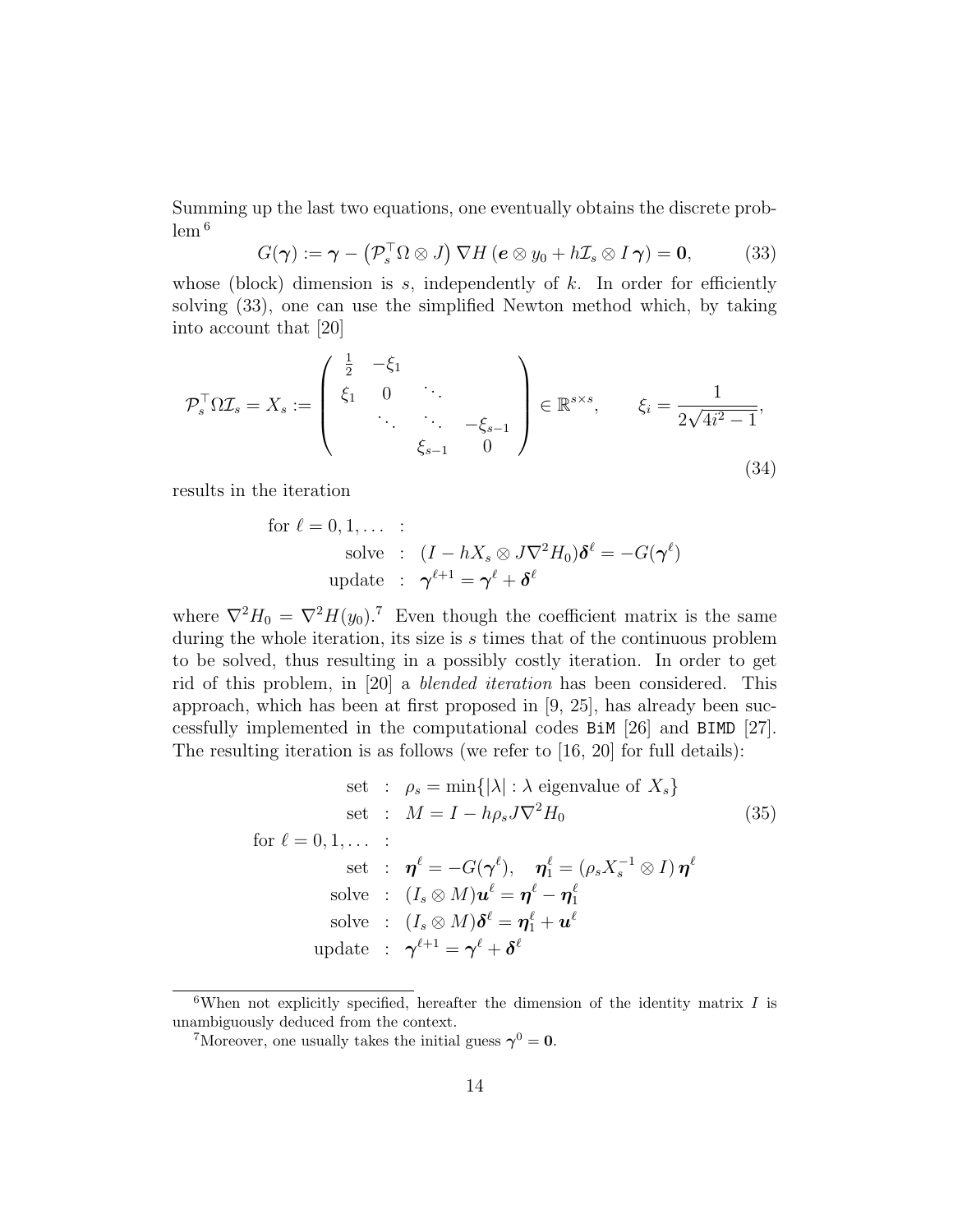As is clear, now only the factorization of matrix  $M$  defined at (35) is needed, thus greatly reducing the cost per iteration.

A further substantial improvement can be gained when considering the solution of problem (12), whose dimension is  $4N + 2$ . In fact, by assuming that the solution is bounded and (see (18))

$$
||f'||, ||f''|| \ll ||D^2|| = \left(\frac{2\pi N}{b-a}\right)^2,
$$

one easily obtains that, in such a case, matrix  $M$  can be approximated as

$$
M \approx M_0 := \begin{pmatrix} I_{2N+1} & -h\rho_s D^2 \\ h\rho_s D^2 & I_{2N+1} \end{pmatrix}.
$$
 (36)

Matrix  $M_0$  has the following important features:

- it is independent of the current step;
- it is a  $2 \times 2$  block matrix, with *diagonal* blocks of dimension  $2N + 1$ .

Moreover, the following result holds true.

**Theorem 5.** Matrix  $M_0$  is nonsingular, and

$$
M_0^{-1} = \begin{pmatrix} (I_{2N+1} + B^2)^{-1} & B(I_{2N+1} + B^2)^{-1} \\ -B(I_{2N+1} + B^2)^{-1} & (I_{2N+1} + B^2)^{-1} \end{pmatrix}, \qquad B = h\rho_s D^2. \tag{37}
$$

Proof In fact, one obtains:

$$
\begin{pmatrix}\nI_{2N+1} & -B \\
B & I_{2N+1}\n\end{pmatrix} \cdot \begin{pmatrix}\n(I_{2N+1} + B^2)^{-1} & B(I_{2N+1} + B^2)^{-1} \\
-B(I_{2N+1} + B^2)^{-1} & (I_{2N+1} + B^2)^{-1}\n\end{pmatrix}
$$
\n
$$
= \begin{pmatrix}\nI_{2N+1} & \Lambda \\
I_{2N+1}\n\end{pmatrix} \cdot \square
$$

The result of Theorem 5 allows us to recast the blended iteration (35) for solving (12) in a simplified (and more efficient) form, as follows:

set : 
$$
\rho_s = \min\{|\lambda| : \lambda \text{ eigenvalue of } X_s\}
$$
  
\nset :  $M_0^{-1}$  as in (37)  
\nfor  $\ell = 0, 1, ...$ :  
\nset :  $\boldsymbol{\eta}^{\ell} = -G(\boldsymbol{\gamma}^{\ell}), \quad \boldsymbol{\eta}_1^{\ell} = (\rho_s X_s^{-1} \otimes I_{2N+1}) \boldsymbol{\eta}^{\ell}$   
\nset :  $\boldsymbol{u}^{\ell} = (I_s \otimes M_0^{-1}) (\boldsymbol{\eta}^{\ell} - \boldsymbol{\eta}_1^{\ell})$   
\nset :  $\boldsymbol{\delta}^{\ell} = (I_s \otimes M_0^{-1}) (\boldsymbol{\eta}_1^{\ell} + \boldsymbol{u}^{\ell})$   
\nupdate :  $\boldsymbol{\gamma}^{\ell+1} = \boldsymbol{\gamma}^{\ell} + \boldsymbol{\delta}^{\ell}$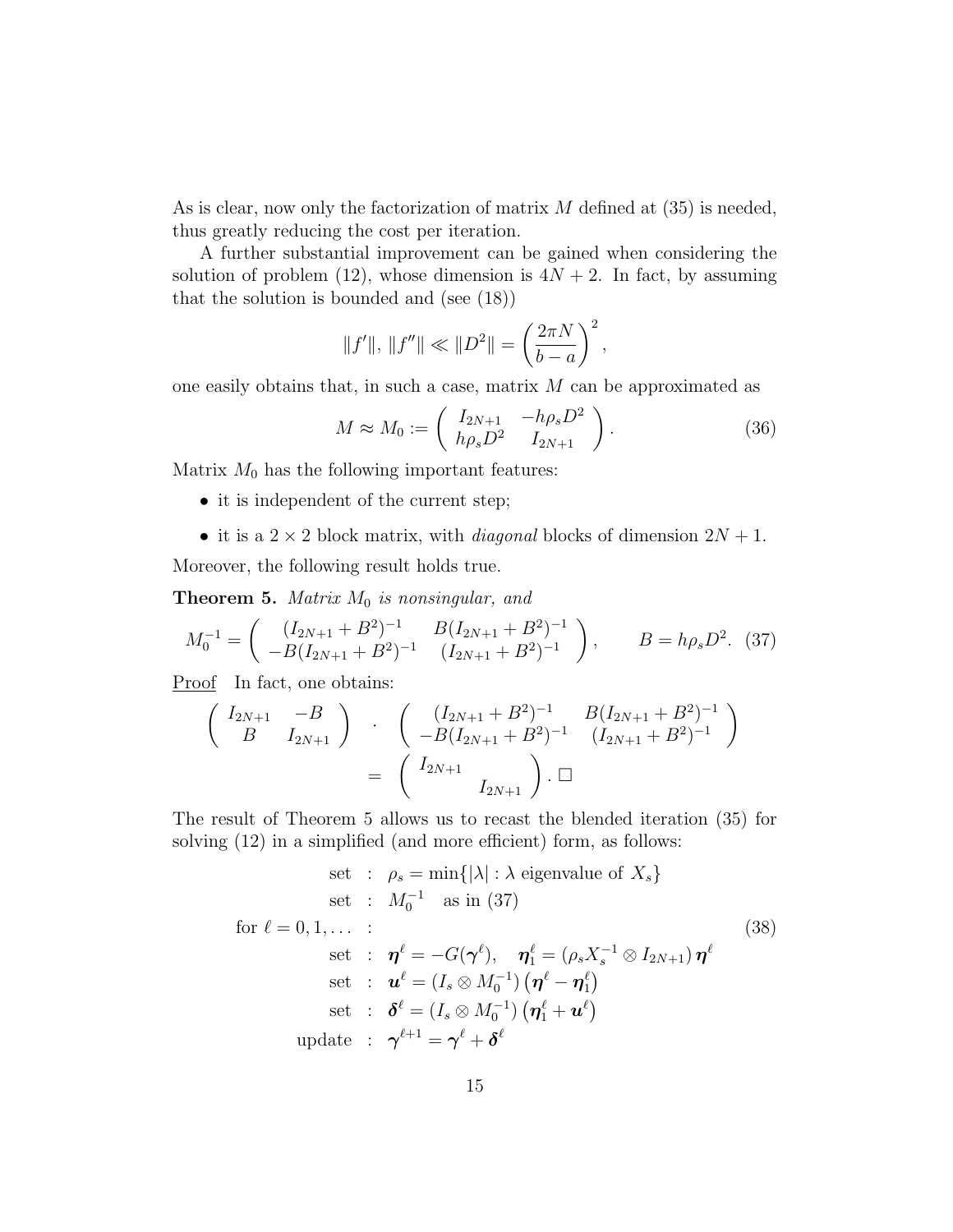From this algorithm, one clearly deduces the following facts:

- matrix  $M_0^{-1}$  is built only once and, moreover, it can be stored into two diagonal matrices (i.e., vectors), of dimension  $2N + 1$ . That is,  $(I_{2N+1} + B^2)^{-1}$  and  $B(I_{2N+1} + B^2)^{-1}$ ;
- the complexity of the linear algebra in the improved iteration is *linear* in  $s(2N + 1);$
- on the other hand, the complexity of the evaluation of  $G$  (see (33)) is proportional to the product  $sk(2N + 1)$ . Moreover, it requires k function evaluations of the right-hand side of (12). In turn, a function evaluation has a cost which is proportional to m, where  $m + 1$  (see (19)) is the number of grid points used for approximating the involved integrals.

Overall, one concludes that the cost per iteration is linear in the number of terms of the truncated expansion (16).

#### 5. Numerical tests

In this section, we aim to give evidence of the various theoretical aspects mentioned above.

#### Spectral accuracy

Let us consider the problem (1) with

$$
b = -a = 10, \t f(\zeta) = -\frac{1}{2}\zeta^6, \t \psi(x,0) = e^{-x^2} + i e^{-(x-1)^2}.
$$
 (39)

We now consider the accuracy of the truncated Hamiltonian  $H$ , of the quadratic invariants  $M_1$  and  $M_2$ , and of the initial data, depending on the number N of terms in the truncated expansions (16). In particular, we computed the initial truncated Hamiltonian for  $N = 10, 20, 30, 40, 50$  (the involved integrals are computed by using the composite trapezoidal rule with  $m = 250$  (see (19))), along with the truncated quadratic integrals. We also computed the maximum error in the initial data,  $E_0$ , once it is projected into the subspace (17). The actual values of the invariants are:

$$
H \approx 2.1931
$$
,  $M_1 \approx 2.5066$ ,  $M_2 \approx -0.0760$ .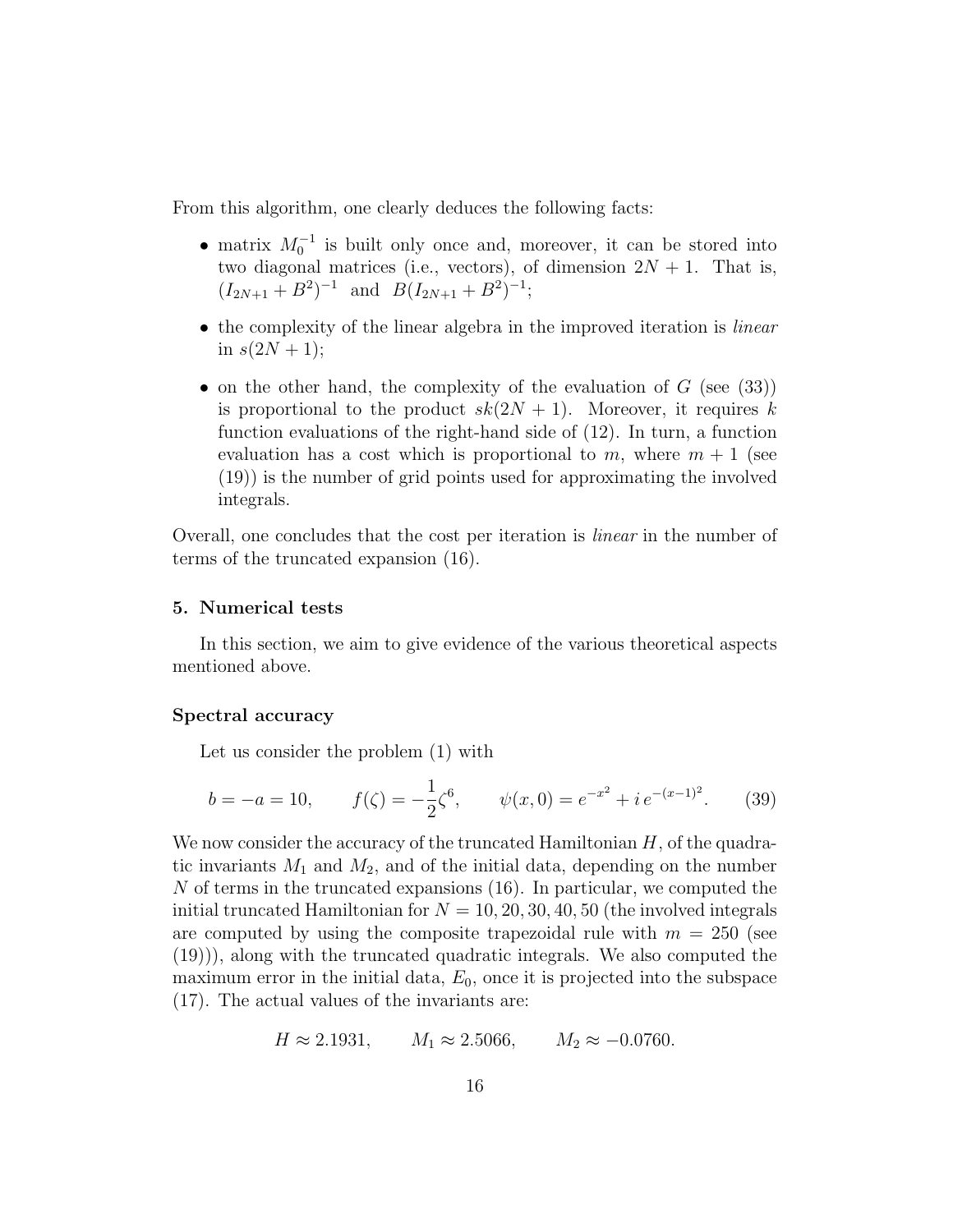

Figure 1: Accuracy of the truncated Fourier expansion (16): errors in the truncated Hamiltonian (solid line and squares); truncated mass (dashed line and triangles); truncated momentum (dash-dotted line and diamonds); errors on the initial data (dotted line and circles).

Figure 1 summarizes the obtained results for  $H$ ,  $M_1$ ,  $M_2$ , and  $E_0$ . In particular, one has that the error decreases exponentially in  $N$  (at least), thus confirming the phenomenon of spectral accuracy.

#### Approximation of the invariants

We now consider the same problem  $(1)-(39)$  with  $T = 10$ . We solve it by using the methods HBVM( $k, s$ ), with  $k \geq s$ , aiming at showing that:

- all methods have order  $2s$ ;
- for  $k = s$  one has the s-stage symplectic Gauss collocation method, so that one expects the quadratic invariants  $M_1$  and  $M_2$  to be exactly conserved, with the Hamiltonian conserved up to order 2s;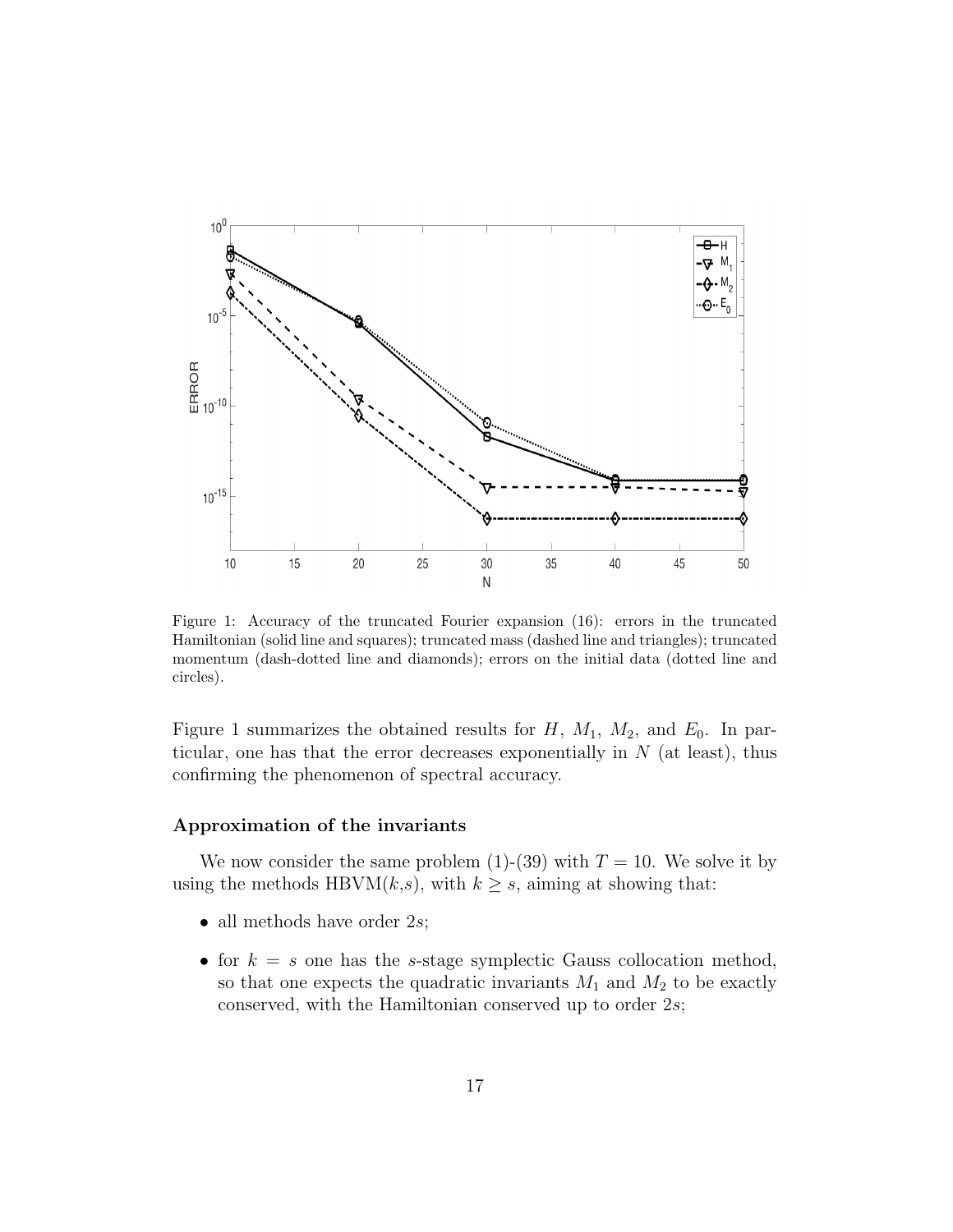• for  $k > s$  one has that the Hamiltonian is conserved up to order  $2k$ (until round-off is reached), whereas the two quadratic invariants are conserved up to order 2s.

In the numerical tests, we shall consider decreasing time-steps  $h$ , having fixed (see (16) and (19))  $N = 50$  and  $m = 250$ . The maximum error on the solution is numerically estimated via the doubling of the time mesh. The previous statements are duly confirmed by the figures in Tables 1–4, for the case  $s = 1$ , and Tables 5–6, for the case  $s = 2$ .

In addition to this, it is worth noticing that no appreciable drift can be observed in the numerical invariants. This is confirmed by the plots in Figure 2, with the errors in the three invariants  $H$ ,  $M_1$ , and  $M_2$ , for the implicit mid-point (i.e.,  $HBVM(1,1)$ ) and the  $HBVM(8,1)$  methods when solving the above problem with time-step  $h = 0.1$  on the interval  $[0, 10^3]$ : the former a symplectic method, the latter a (practically) energy-conserving one, for the given time-step  $h$ .

#### Computational cost

In this subsection, we compare the previous methods in terms of mean number of iterations for getting convergence (we remind that the nonlinear iteration (38) is performed until round-off). In more details, in Table 7 we list the mean number of iterations per step to reach full convergence, for the considered couples of  $(k, s)$  and decreasing values of the time-step h. As one may see, the iterations decrease with the time-step and essentially depends only on s.

#### Conservation of the Hamiltonian

In some situations, the conservation of the energy may result in a more robust numerical method. In particular, in the previous example (39), the function  $f(\zeta)$  was non positive. This, in turn, in view of the Hamiltonian function (4), implies the boundedness of the solution. Consequently, provided that the discrete Hamiltonian (13) is conserved (even approximately), also the discrete solution will be bounded. Conversely, when  $f(\zeta)$  is a non negative function, a blow-up in finite time may occur, depending on the initial condition and, in such a case, a more precise conservation of  $H$  could be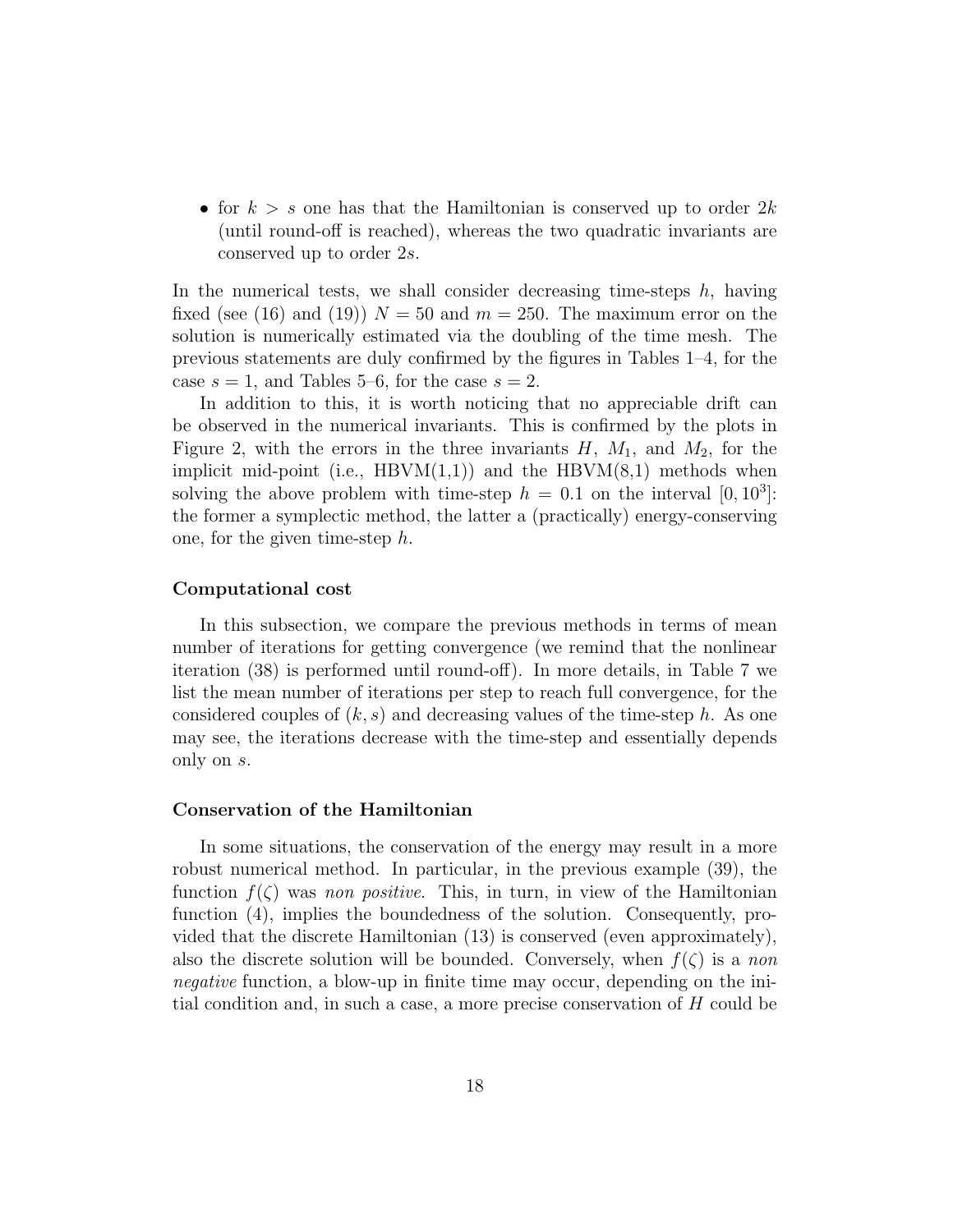useful. This is, in fact, the case for the problem defined by

$$
b = -a = 20, \t f(\zeta) = 0.2526896 \cdot \zeta^6, \t \psi(x, 0) = \frac{1}{\cosh(x)}.
$$
 (40)

With such parameters, one obtains

$$
H \approx 0.24
$$
,  $M_1 = 2$ ,  $M_2 = 0$ ,

and moreover, the solution has a blow-up at about  $t = 2$ , as is shown in Figure 3,<sup>8</sup> containing the plot of  $|\psi(x,t)|^2$ . We solve the problem by means of the symplectic 2-stage Gauss method (i.e.,  $HBVM(2,2)$ ) and the (practically) energy-conserving  $HBVM(8,2)$  method (both methods are fourthorder), with parameters:

$$
N = 100, \qquad m = 400, \qquad h = 0.1, \qquad nsteps = 1000. \tag{41}
$$

In so doing, one obtains that the error in the initial data is  $E_0 \approx 10^{-10}$ . Moreover:

- for the 2-stage Gauss method, one obtains the solution depicted in the upper plot in Figure 4, with all the 1000 steps performed, the two quadratic invariants are exactly preserved, and the Hamiltonian error is  $\approx 2 \cdot 10^{-6}$ ;
- for the HBVM $(8,2)$  method, one obtains the solution depicted in the lower plot in Figure 4. In such a case, the nonlinear iteration breaks down after 20 steps, with  $H$  and  $M_2$  exactly conserved, and an error in  $M_1$  which is  $\approx 2 \cdot 10^{-4}$ .

As one may clearly see, the solution provided by the 2-stage Gauss method is wrong, even though the two quadratic invariants are exactly conserved, whereas the solution of the energy-conserving  $HBVM(8,2)$  method is qualitatively correct.

<sup>8</sup>This reference solution has been computed by using a higher order method with a much smaller time-step, over a finer space semi-discretization.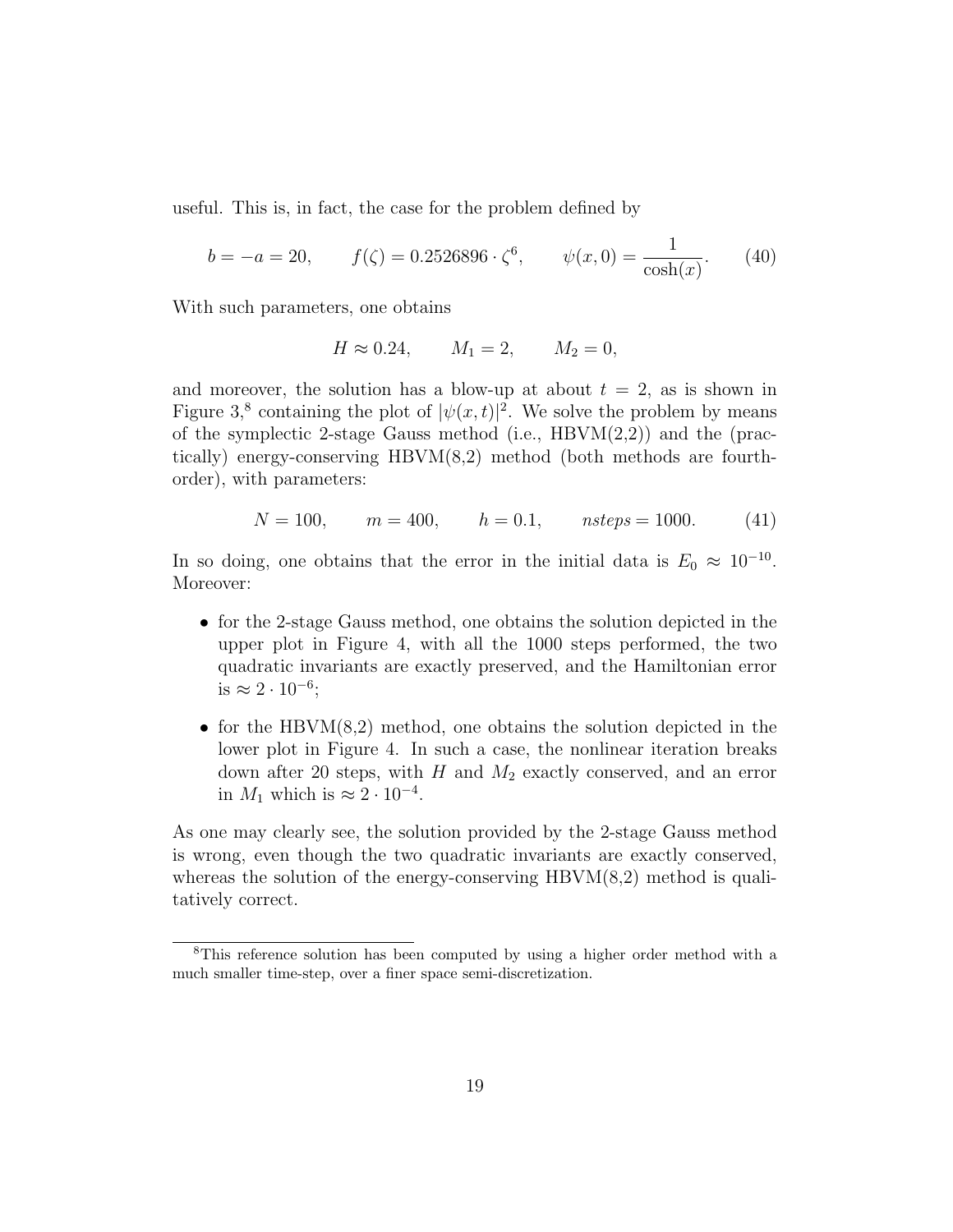#### 6. Concluding remarks

In this paper, we studied the numerical solution of the nonlinear Schrödinger equation, showing that the Hamiltonian ODE problem deriving from its Fourier-Galerkin space semi-discretization can be conveniently solved by means of energy-conserving methods in the class of HBVMs. In particular, in some circumstances, the use of energy-conserving methods may confer more robustness on the numerical solution.

We plan to extend this approach to different space semi-discretizations, as well as to different kinds of *line integral methods*. In particular, the EQUIP methods studied in [19, 23, 15, 16], being energy conserving and defined by a symplectic Runge-Kutta map at each step, would be able to conserve both the energy and the quadratic invariants of the semi-discrete Hamiltonian problem.

#### References

- [1] M.J. Ablowitz, H. Segur. Solitons and the Inverse Scattering Transform. SIAM, Philadelphia, 1981.
- [2] G.B. Agrawal. Nonlinear fiber optics (third edition). Academic Press, London, 2001.
- [3] D. Bambusi, E. Faou, B. Grébert. Existence and stability of solitons for fully discrete approximations of the nonlinear Schrodinger equation. Numer. Math. 123 (2013) 461–492.
- [4] L. Barletti, M. Secondini. Signal-noise interaction in nonlinear optical fibers: a hydrodynamic approach. Optics Express 23 (2015) 27419– 27433.
- [5] L. Barletti, L. Brugnano, G. Frasca Caccia, F. Iavernaro. Recent advances in the numerical solution of Hamiltonian partial differential equations. AIP Conf. Proc. 1776 (2016) 020002.
- [6] G. Benettin, A. Giorgilli. On the Hamiltonian interpolation of near to the identity symplectic mappings with application to symplectic integration algorithms. J. Statist. Phys. 74 (1994) 1117–1143.
- [7] T.J. Bridges, S. Reich. Multi-symplectic integrators: Numerical schemes for Hamiltonian PDEs that conserve symplecticity. Physics Letters A 284 (2001) 184–193.
- [8] T.J. Bridges, S. Reich. Numerical methods for Hamiltonian PDEs. J. Phys. A: Math. Gen. 39 (2006) 5287–5320.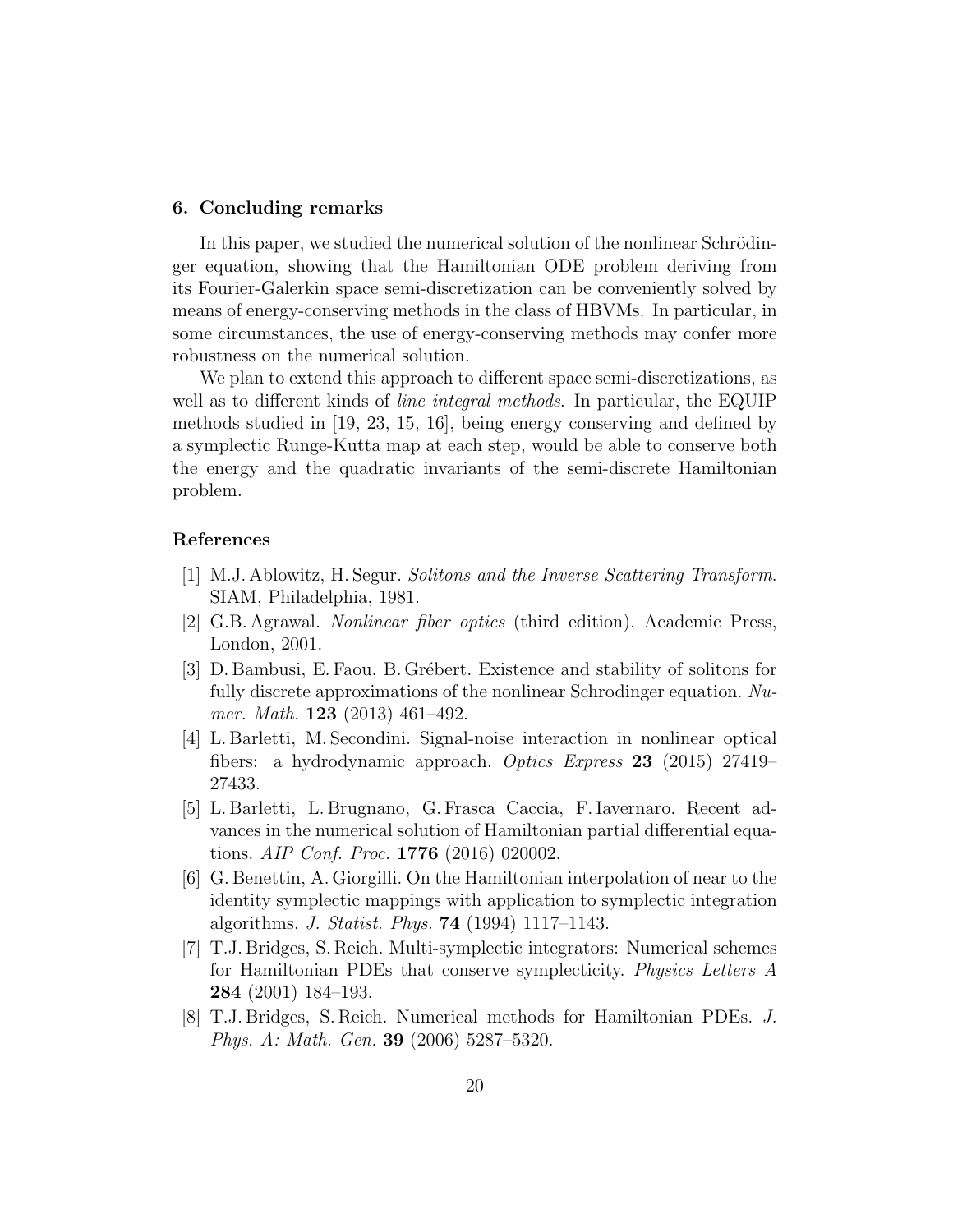- [9] L. Brugnano. Blended Block BVMs (B3VMs): A Family of Economical Implicit Methods for ODEs. Jour. Comput. Appl. Math. 116 (2000) 41– 62.
- [10] L. Brugnano, G. Frasca Caccia, F. Iavernaro. Efficient implementation of geometric integrators for separable Hamiltonian problems. AIP Conference Proc. 1588 (2013) 734–737.
- [11] L. Brugnano, G. Frasca Caccia, F. Iavernaro. Efficient implementation of Gauss collocation and Hamiltonian Boundary Value Methods. Numer. Algorithms 65 (2014) 633–650.
- [12] L. Brugnano, G. Frasca Caccia, F. Iavernaro. Energy conservation issues in the numerical solution of Hamiltonian PDEs. AIP Conference Proc. 1648 (2015) p. 020002.
- [13] L. Brugnano, G. Frasca Caccia, F. Iavernaro. Recent advances in the numerical solution of Hamiltonian PDEs. AIP Conf. Proceed. **1648** (2015) p. 150008.
- [14] L. Brugnano, G. Frasca Caccia, F. Iavernaro. Energy conservation issues in the numerical solution of the semilinear wave equation. Appl. Math. Comput. 270 (2015) 842–870.
- [15] L. Brugnano, G. Frasca Caccia, F. Iavernaro. Energy and QUadratic Invariants Preserving (EQUIP) methods for Hamiltonian Systems. AIP Conference Proc. 1738 (2016) 100002.
- [16] L. Brugnano, F. Iavernaro. Line Integral Methods for Conservative Problems. CRC Press, Boca Raton, FL, 2016.
- [17] L. Brugnano, F. Iavernaro, D. Trigiante. Hamiltonian BVMs (HBVMs): a family of "drift-free" methods for integrating polynomial Hamiltonian systems. AIP Conf. Proc. 1168 (2009) 715–718.
- [18] L. Brugnano, F. Iavernaro, D. Trigiante. Hamiltonian Boundary Value Methods (energy preserving discrete line methods). J. Numer. Anal. Ind. Appl. Math.  $5(1-2)$  (2010) 17-37.
- [19] L. Brugnano, F. Iavernaro, D. Trigiante. Energy and quadratic invariants preserving integrators of Gaussian type. AIP Conf. Proc. 1281 (2010) 227–230.
- [20] L. Brugnano, F. Iavernaro, D. Trigiante. A note on the efficient implementation of Hamiltonian BVMs. J. Comput. Appl. Math. 236 (2011) 375–383.
- [21] L. Brugnano, F. Iavernaro, D. Trigiante. The lack of continuity and the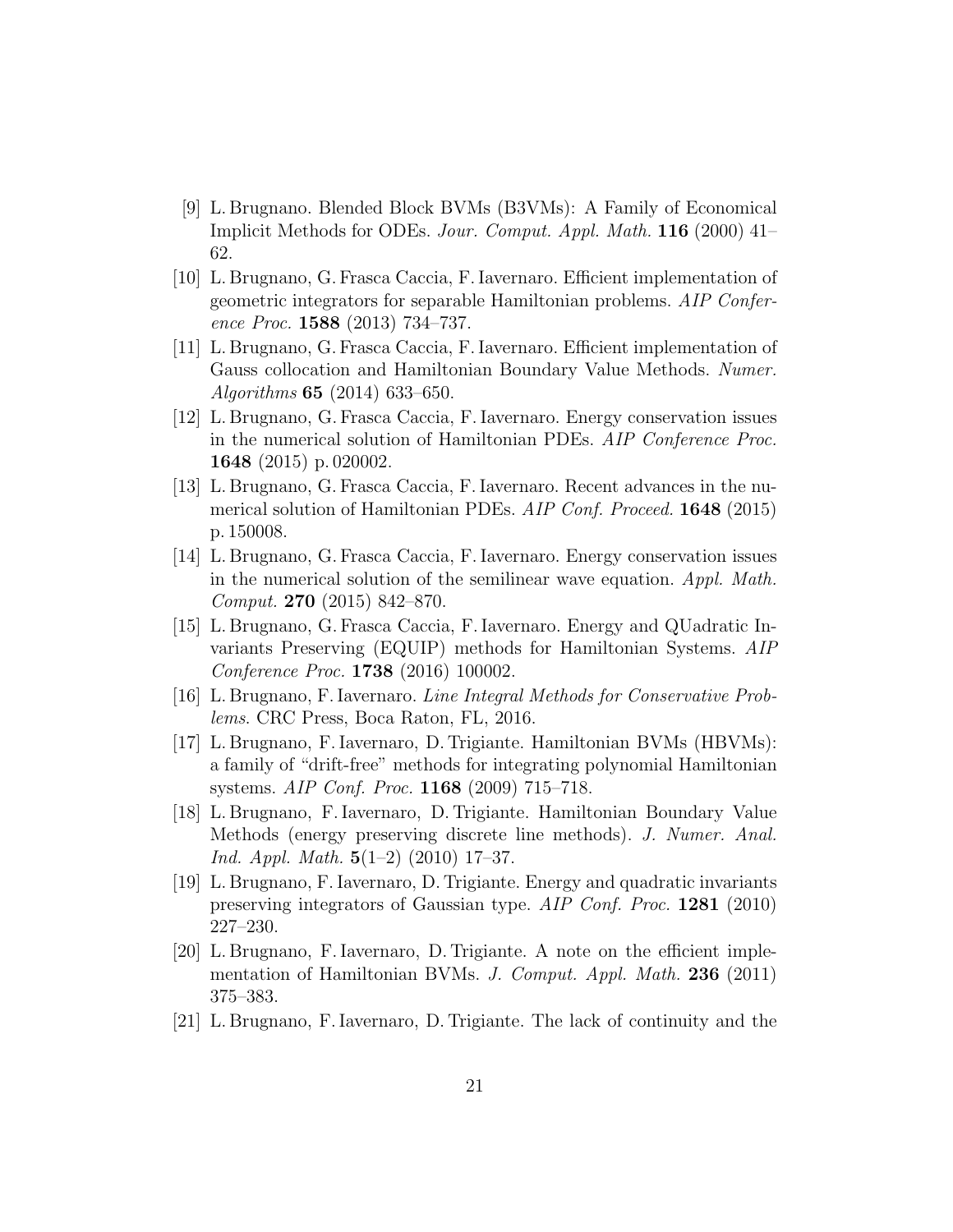role of infinite and infinitesimal in numerical methods for ODEs: the case of symplecticity. Appl. Math. Comput. 218 (2012) 8053–8063.

- [22] L. Brugnano, F. Iavernaro, D. Trigiante. A simple framework for the derivation and analysis of effective one-step methods for ODEs. Appl. Math. Comput. 218 (2012) 8475–8485.
- [23] L. Brugnano, F. Iavernaro, D. Trigiante. Energy and quadratic invariants preserving integrators based upon Gauss collocation formulae. SIAM J. Numer. Anal. 50(6) (2012) 2897–2916.
- [24] L. Brugnano, F. Iavernaro, D. Trigiante. Analysis of Hamiltonian Boundary Value Methods (HBVMs): a class of energy-preserving Runge–Kutta methods for the numerical solution of polynomial Hamiltonian systems. Commun. Nonlin. Sci. Numer. Simul. 20 (2015) 650–667.
- [25] L. Brugnano, C. Magherini. Blended implementation of block implicit methods for ODEs. Appl. Numer. Math.  $42$  (2002) 29–45.
- [26] L. Brugnano, C. Magherini. The BIM code for the numerical solution of ODES. J. Comput. Appl. Math. 164-165 (2004) 145–158.
- [27] L. Brugnano, C. Magherini, F. Mugnai. Blended Implicit Methods for the Numerical Solution of DAE Problems. J. Comput. Appl. Math. 189 (2006) 34–50.
- [28] C. Canuto, M.Y. Hussaini, A. Quarteroni, T.A. Zang. Spectral Methods in Fluid Dynamics. Springer-Verlag, New York, 1988.
- [29] T. Cazenave. Semilinear Schrödinger Equations. American Mathematical Society, Providence R.I., 2003.
- [30] J.B. Chen, M.Z. Qin. Multi-symplectic Fourier pseudospectral method for the nonlinear Schrödinger equation. *Electron. Trans. Numer. Anal.* 12 (2001) 193–204.
- [31] J.B. Chen, M.Z. Qin. A multisymplectic variational integrator for the nonlinear Schrödinger equation. Numer. Meth. Part. Differ. Equ. 18 (2002) 523–536.
- [32] J.B. Chen, M.Z. Qin, Y.F. Tang. Symplectic and multi-symplectic methods for the nonlinear Schrödinger equation. Comput. Math. Appl. 43 (2002) 1095–1106.
- [33] R.Y. Chiao, E. Garmire, C.H. Townes. Self-trapping of optical beams. Phys. Rev. Lett. 13 (1965) 479.
- [34] F. Dalfovo, S. Giorgini, L.P. Pitaevskii, S. Stringari. Theory of Bose-Einstein condensation in trapped gases. Rev. Mod. Phys. 71 (1999) 463–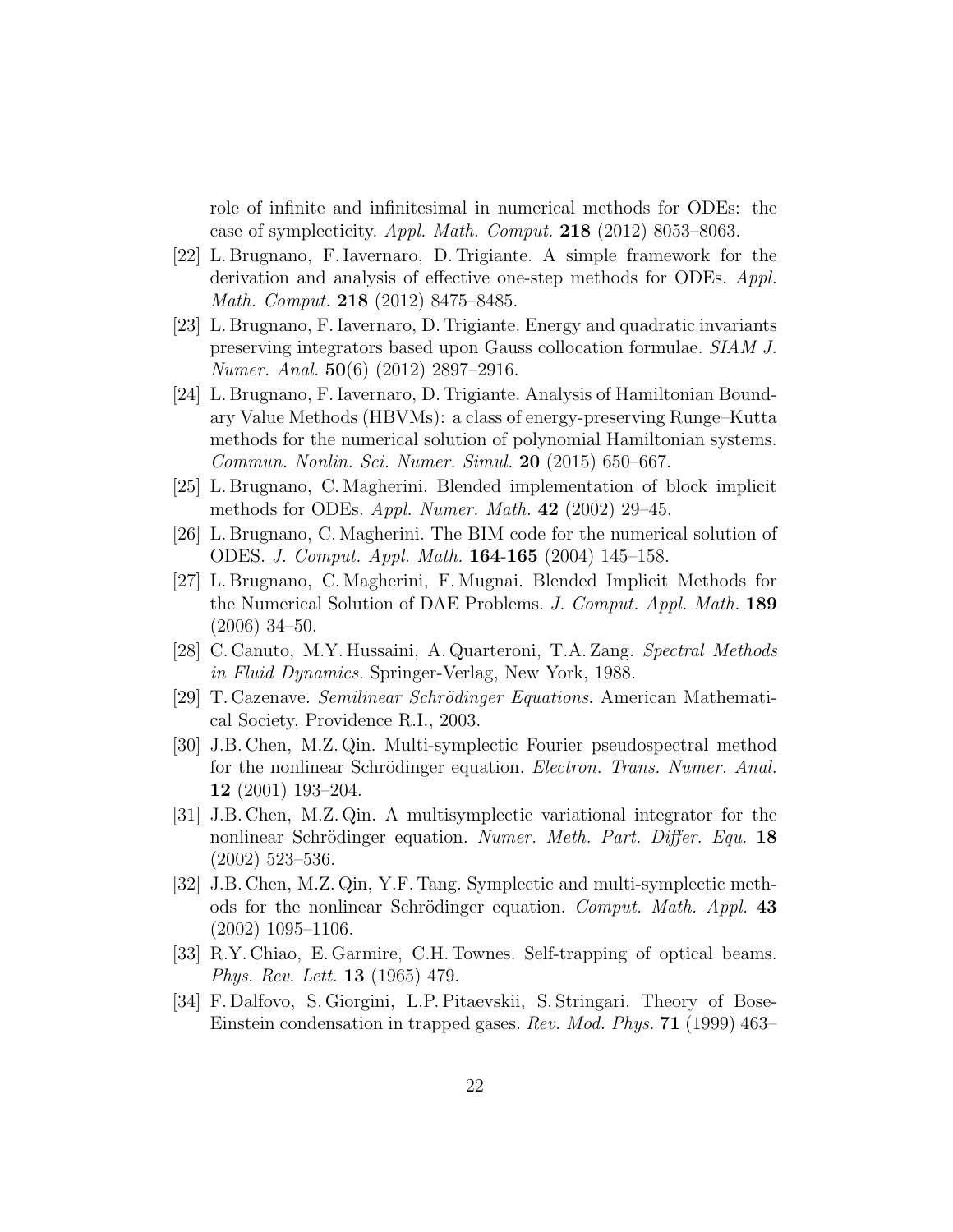512.

- [35] A. Degasperis. Onde Nonlineari e Solitoni. Lecture notes, Universit`a La Sapienza, Rome, 2008.
- [36] M. Delfour, M. Fortin, G. Payr. Finite-difference solutions of a non-linear Schrödinger equation. *J. Comp. Phys.*  $44(2)$  (1981) 277–288.
- [37] E. Faou. *Geometric Numerical Integration and Schrödinger Equations.* European Mathematical Society, 2012.
- [38] E. Faou, B. Grébert, E. Paturel. Birkhoff normal form for splitting methods applied to semilinear Hamiltonian PDEs. Part I. Finite-dimensional discretization. Numer. Math. 114 (2010) 459–490.
- [39] L. Gauckler, C. Lubich. Splitting Integrators for Nonlinear Schrödinger Equations Over Long Times Found. Comput. Math. 10 (2010) 275–302.
- [40] H. Guan, Y. Jiao, J. Liu, Y. Tang. Explicit symplectic methods for the nonlinear Schrödinger equation. *Commun. Comput. Phys.* **6** (2009) 639-654.
- [41] L. Guo, Y. Xu. Energy Conserving Local Discontinuous Galerkin Methods for the Nonlinear Schrödinger Equation with Wave Operator. Journal of Scientific Computing  $65(2)$  (2015) 622-647.
- [42] E. Hairer, C. Lubich, G.Wanner. Geometric Numerical Integration. Structure-Preserving Algorithms for Ordinary Differential Equations, Second ed., Springer, Berlin, 2006.
- [43] A. Hasegawa, T. Nyu. Eigenvalue communication. IEEE J. Lightw. Technol. 11 (1993) 395–399.
- [44] C. Heitzinger, C. Ringhofer. A note on the symplectic integration of the nonlinear Schrdinger equation. *J. Comput. Electr.* **3**(1) (2004) 33–44.
- [45] J. Hong, Y. Liu. A novel numerical approach to simulating nonlinear Schrödinger equations with varying coefficients.  $Appl. Math. Let t. 16$ (2003) 759–765.
- [46] A.L. Islas, D.A. Karpeev, C.M. Schober. Geometric integrators for the nonlinear Schrödinger equation. J. Comput. Phys. 173 (2001) 116-148.
- [47] A.L. Islas, C.M. Schober. On the preservation of phase space structure under multisymplectic discretization. J. Comput. Phys. 197 (2004) 585– 609.
- [48] A.L. Islas, C.M. Schober. Backward error analysis for multisymplectic discretizations of Hamiltonian PDEs. Math. Comp. Simul. 69 (2005) 290–303.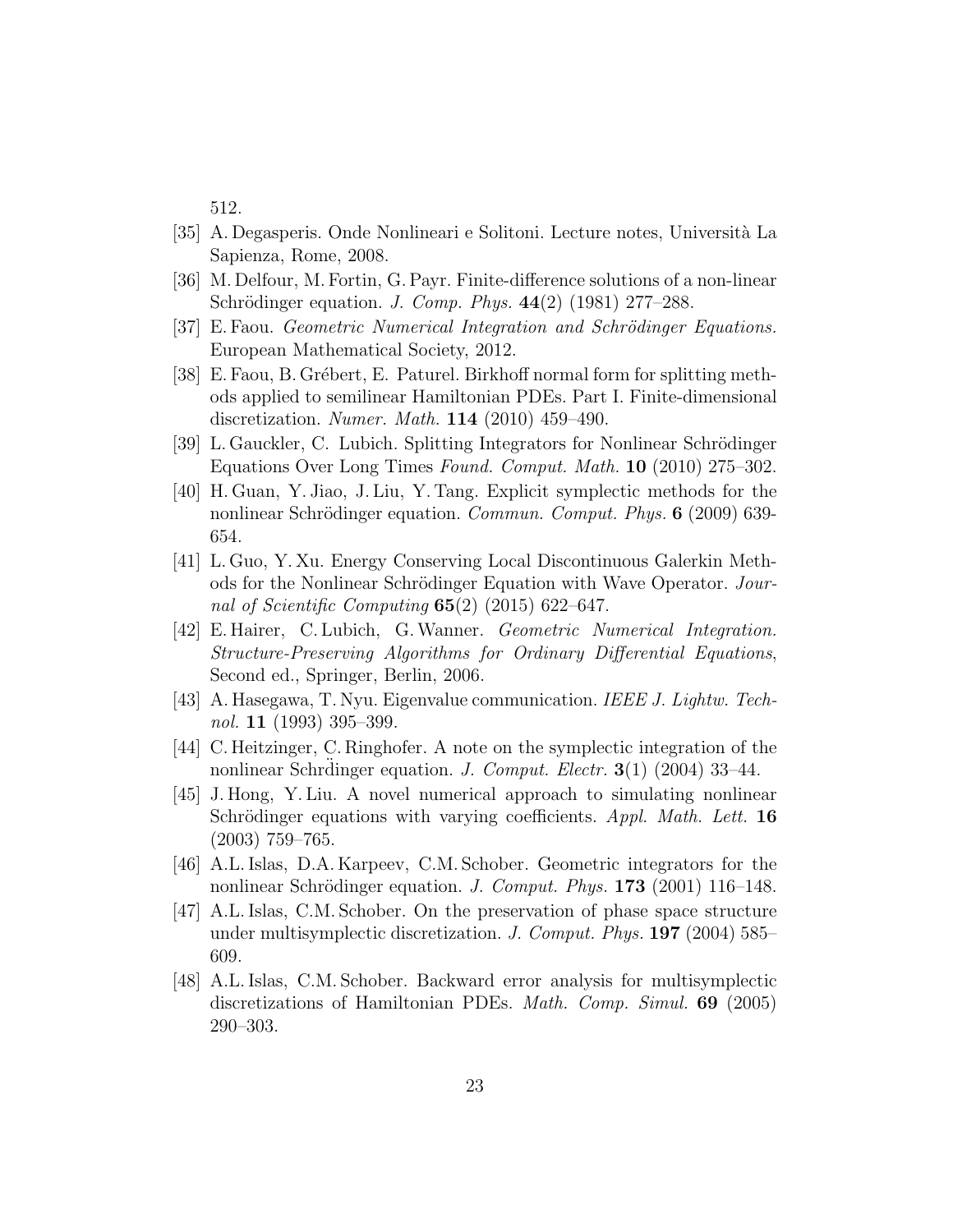- [49] B. Leimkulher, S. Reich, Simulating Hamiltonian Dynamics. Cambridge University Press, 2004.
- [50] C. Lubich. On splitting methods for Schrödinger-Poisson and cubic nonlinear Schrödinger equations. *Math. Comp.* **77** (2008) 2141–2153.
- [51] I. Mitra, S. Roy. Relevance of quantum mechanics in circuit implementation of ion channels in brain dynamics. Preprint, arXiv: q-bio/0606008.
- [52] A. Osborne. Nonlinear Ocean Waves and the Inverse Scattering Transform. Academic Press, Burlington, MA, 2010.
- [53] H.L. Pécseli. Waves and Oscillations in Plasmas. CRC Press, Boca Raton, FL, 2013.
- [54] L.P. Pitaevskii, S. Stringari. Bose-Einstein Condensation. Oxford University Press, New York, 2003.
- [55] J.M. Sanz-Serna. Methods for the numerical solution of the nonlinear Schrödinger equation. *Math. Comp.*  $43(167)$  (1984) 21–27.
- [56] J.M. Sanz-Serna, M.P. Calvo. Numerical Hamiltonian problems. Chapman & Hall, London, 1994.
- [57] J.M. Sanz-Serna, V.S. Manoranjan. A method for the integration in time of certain partial differential equations. J. Comp. Phys.  $52(2)$  (1983) 273–289.
- [58] Y.F. Tang, L. Vázquez, F. Zhang, V.M. Pérez-García. Symplectic methods for the nonlinear Schrdinger equation. Comp.  $\mathcal{C}$  Math. with Appl.  $32(5)(1996)$  73–83.
- [59] Y. Tourigny, J.M. Sanz-Serna. The Numerical Study of Blowup with Application to a Nonlinear Schrödinger Equation. Journal of Computational Physics 102 (1992) 407–416.
- [60] J.A.C.Weideman, B.M. Herbst. Split-step methods for the solution of the nonlinear Schrödinger equation. SIAM J. Numer. Anal. 23 (1986), 485–507.
- [61] M.I. Yousefi, F.R. Kschischang. Information Transmission Using the Nonlinear Fourier Transform, Part I: Mathematical Tools. IEEE Transactions on Information Theory 60 (2014) 4312–4328.
- [62] V.E. Zakharov, A.B. Shabat. Exact theory of two-dimensional selffocusing and one-dimensional self-modulation of wave in nonlinear media. Soviet J. Exp. Theory Phys. 34 (1972) 62–69.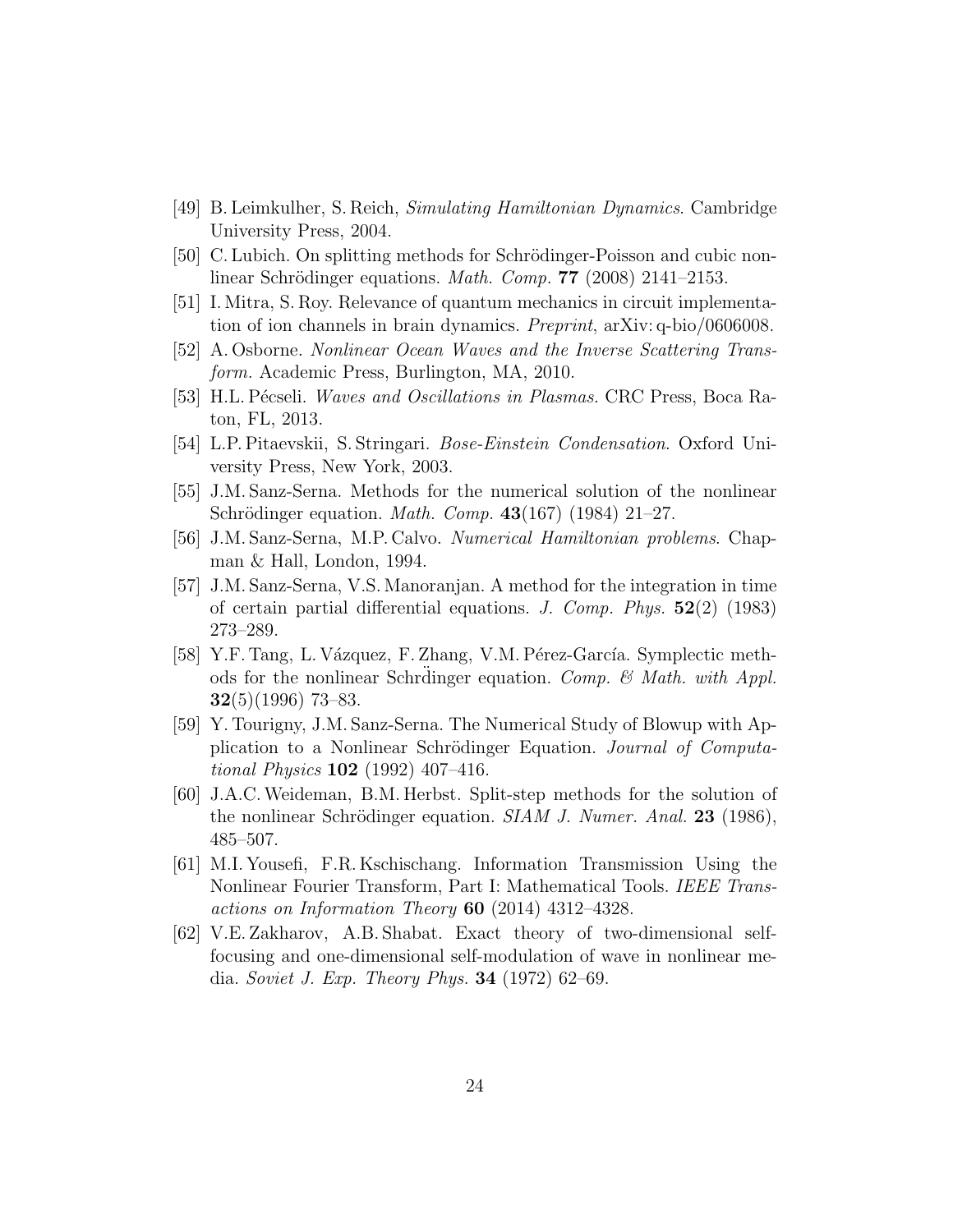| h.         | $H$ -error | rate     | $M_1$ -error | $M_2$ -error | solution error | rate   |
|------------|------------|----------|--------------|--------------|----------------|--------|
| 1.0000e-01 | 1.5263e-01 | $\equiv$ | 3.5527e-15   | $1.1102e-16$ | 3.1647e-01     | $\sim$ |
| 5.0000e-02 | 5.4933e-02 | 1.47     | 3.1086e-15   | 8.3267e-17   | 2.1236e-01     | 0.58   |
| 2.5000e-02 | 1.6073e-02 | 1.77     | 5.3291e-15   | 9.7145e-17   | 1.1841e-01     | 0.84   |
| 1.2500e-02 | 4.2411e-03 | 1.92     | 5.7732e-15   | 1.8041e-16   | 7.2974e-02     | 0.70   |
| 6.2500e-03 | 1.0834e-03 | 1.97     | 4.8850e-15   | 6.9389e-17   | 3.8272e-02     | 0.93   |
| 3.1250e-03 | 2.7399e-04 | 1.98     | 4.4409e-15   | 8.3267e-17   | 1.4807e-02     | 1.37   |
| 1.5625e-03 | 6.8749e-05 | 1.99     | 1.0658e-14   | 1.9429e-16   | 4.7065e-03     | 1.65   |
| 7.8125e-04 | 1.7199e-05 | 2.00     | 1.1102e-14   | 1.5266e-16   | 1.2715e-03     | 1.89   |

Table 1:  $k=s=1.$ 

Table 2:  $k = 2, s = 1$ .

| h,           | $H$ -error   | rate          | $M_1$ -error | rate | $M_2$ -error | rate                     | solution error | rate |
|--------------|--------------|---------------|--------------|------|--------------|--------------------------|----------------|------|
| 1.0000e-01   | 7.7440e-03   | $\frac{1}{2}$ | 4.4228e-02   |      | 6.8433e-04   | $\overline{\phantom{m}}$ | 3.3727e-01     |      |
| 5.0000e-02   | 9.9802e-04   | 2.96          | 1.4068e-02   | 1.65 | 1.7293e-04   | 1.98                     | 2.1560e-01     | 0.65 |
| 2.5000e-02   | 8.4482e-05   | 3.56          | 3.8528e-03   | 1.87 | 4.2546e-05   | 2.02                     | 1.1837e-01     | 0.86 |
| 1.2500e-02   | 5.8796e-06   | 3.84          | 9.9038e-04   | 1.96 | 1.0776e-05   | 1.98                     | 7.3826e-02     | 0.68 |
| $6.2500e-03$ | 3.7958e-07   | 3.95          | 2.4973e-04   | 1.99 | 2.8205e-06   | 1.93                     | 3.7448e-02     | 0.98 |
| 3.1250e-03   | 2.4044e-08   | 3.98          | $6.2607e-05$ | 2.00 | 7.3188e-07   | 1.95                     | 1.4685e-02     | 1.35 |
| $1.5625e-03$ | 1.5091e-09   | 3.99          | 1.5663e-05   | 2.00 | 1.8490e-07   | 1.98                     | 4.6908e-03     | 1.65 |
| 7.8125e-04   | $9.4400e-11$ | 4.00          | 3.9163e-06   | 2.00 | 4.6296e-08   | 2.00                     | 1.2625e-03     | 1.89 |

Table 3:  $k = 3, s = 1$ .

| h.           | $H$ -error | rate                     | $M_1$ -error | rate     | $M_2$ -error | rate                     | solution error | rate |
|--------------|------------|--------------------------|--------------|----------|--------------|--------------------------|----------------|------|
| $1.0000e-01$ | 1.6584e-04 | $\overline{\phantom{m}}$ | $4.6712e-02$ | $\equiv$ | 7.2022e-04   | $\overline{\phantom{m}}$ | 3.3837e-01     |      |
| 5.0000e-02   | 8.5550e-06 | 4.28                     | 1.4336e-02   | 1.70     | 1.7617e-04   | 2.03                     | 2.1567e-01     | 0.65 |
| $2.5000e-02$ | 2.2872e-07 | 5.23                     | 3.8738e-03   | 1.89     | 4.2801e-05   | 2.04                     | 1.1837e-01     | 0.87 |
| $1.2500e-02$ | 4.3306e-09 | 5.72                     | 9.9179e-04   | 1.97     | 1.0794e-05   | 1.99                     | 7.3826e-02     | 0.68 |
| $6.2500e-03$ | 7.1244e-11 | 5.96                     | 2.4982e-04   | 1.99     | 2.8216e-06   | 1.94                     | 3.7448e-02     | 0.98 |
| $3.1250e-03$ | 1.1289e-12 | 5.98                     | $6.2612e-05$ | 2.00     | 7.3195e-07   | 1.95                     | 1.4685e-02     | 1.35 |
| $1.5625e-03$ | 1.7319e-14 | 6.03                     | 1.5663e-05   | 2.00     | 1.8490e-07   | 1.99                     | 4.6908e-03     | 1.65 |
| 7.8125e-04   | 7.1054e-15 | **                       | 3.9163e-06   | 2.00     | 4.6297e-08   | 2.00                     | 1.2625e-03     | 1.89 |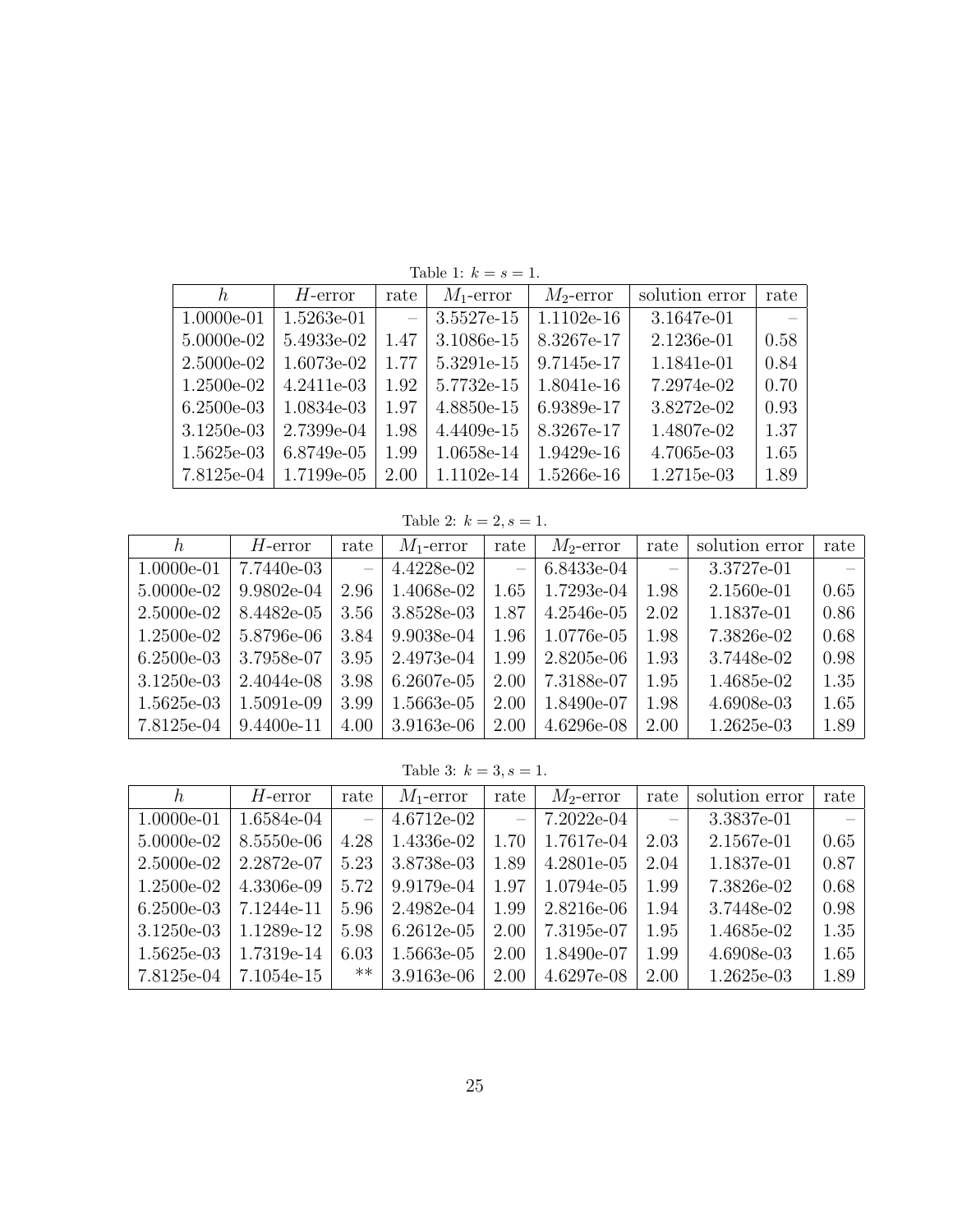| h.           | $H$ -error   | rate                     | $M_1$ -error | rate                     | $M_2$ -error | rate | solution error | rate |
|--------------|--------------|--------------------------|--------------|--------------------------|--------------|------|----------------|------|
| 1.0000e-01   | $1.6354e-06$ | $\overline{\phantom{m}}$ | 4.6766e-02   | $\overline{\phantom{m}}$ | 7.2118e-04   |      | 3.3840e-01     |      |
| 5.0000e-02   | 3.5456e-08   | 5.53                     | 1.4338e-02   | 1.71                     | 1.7620e-04   | 2.03 | 2.1567e-01     | 0.65 |
| 2.5000e-02   | 3.1101e-10   | 6.83                     | 3.8738e-03   | 1.89                     | $4.2802e-05$ | 2.04 | 1.1837e-01     | 0.87 |
| $1.2500e-02$ | 1.6178e-12   | 7.59                     | 9.9179e-04   | 1.97                     | 1.0794e-05   | 1.99 | 7.3826e-02     | 0.68 |
| $6.2500e-03$ | 9.3259e-15   | 7.44                     | 2.4982e-04   | 1.99                     | 2.8216e-06   | 1.94 | 3.7448e-02     | 0.98 |
| 3.1250e-03   | 4.4409e-15   | $***$                    | $6.2612e-05$ | 2.00                     | 7.3195e-07   | 1.95 | 1.4685e-02     | 1.35 |
| $1.5625e-03$ | 4.4409e-15   | $***$                    | 1.5663e-05   | 2.00                     | 1.8490e-07   | 1.99 | 4.6908e-03     | 1.65 |
| 7.8125e-04   | 5.7732e-15   | $***$                    | 3.9163e-06   | 2.00                     | 4.6297e-08   | 2.00 | 1.2625e-03     | 1.89 |

Table 4:  $k = 4, s = 1$ .

Table 5:  $k = s = 2$ .

| h.           | $H$ -error | rate                     | $M_1$ -error | $M_2$ -error | solution error | rate |
|--------------|------------|--------------------------|--------------|--------------|----------------|------|
| 1.0000e-01   | 5.0415e-03 | $\overline{\phantom{m}}$ | 5.3291e-15   | 1.6653e-16   | 1.2173e-01     |      |
| 5.0000e-02   | 9.2412e-04 | 2.45                     | 3.5527e-15   | 2.4980e-16   | 5.0456e-02     | 1.27 |
| 2.5000e-02   | 6.3056e-05 | 3.87                     | 4.4409e-15   | 6.9389e-17   | 1.7528e-02     | 1.53 |
| 1.2500e-02   | 4.3554e-06 | 3.86                     | 4.8850e-15   | 5.5511e-17   | 3.2850e-03     | 2.42 |
| $6.2500e-03$ | 2.7750e-07 | 3.97                     | 5.3291e-15   | 1.6653e-16   | 4.9393e-04     | 2.73 |
| 3.1250e-03   | 1.7396e-08 | 4.00                     | 1.2879e-14   | 8.3267e-17   | 4.3386e-05     | 3.51 |
| 1.5625e-03   | 1.0880e-09 | 4.00                     | 1.0658e-14   | 9.7145e-17   | 2.8164e-06     | 3.95 |
| 7.8125e-04   | 6.8009e-11 | 4.00                     | 1.1546e-14   | 1.6653e-16   | 1.7802e-07     | 3.98 |

Table 6:  $k = 4, s = 2$  (n.c. means non convergence of the nonlinear iteration).

| h.           | $H$ -error   | rate                     | $M_1$ -error | rate | $M_2$ -error | rate | solution error | rate |
|--------------|--------------|--------------------------|--------------|------|--------------|------|----------------|------|
| $1.0000e-01$ | n.c.         | $\qquad \qquad -$        | n.c.         |      | n.c.         |      | n.c.           |      |
| 5.0000e-02   | 6.2703e-07   | $\overline{\phantom{0}}$ | 9.3456e-05   |      | $3.4242e-06$ |      | 5.0766e-02     |      |
| 2.5000e-02   | 2.9231e-09   | 7.75                     | $5.9252e-06$ | 3.98 | 3.7482e-07   | 3.19 | 1.7521e-02     | 1.53 |
| $1.2500e-02$ | 1.2728e-11   | 7.84                     | 3.8789e-07   | 3.93 | 2.7360e-08   | 3.78 | 3.2841e-03     | 2.42 |
| $6.2500e-03$ | 4.8406e-14   | 8.04                     | 2.4439e-08   | 3.99 | 1.7773e-09   | 3.94 | 4.9391e-04     | 2.73 |
| $3.1250e-03$ | 5.7732e-15   | $**$                     | 1.5298e-09   | 4.00 | 1.1215e-10   | 3.99 | 4.3387e-05     | 3.51 |
| $1.5625e-03$ | $6.2172e-15$ | $***$                    | 9.5647e-11   | 4.00 | 7.0264e-12   | 4.00 | 2.8167e-06     | 3.95 |
| 7.8125e-04   | 1.0658e-14   | $***$                    | 5.9779e-12   | 4.00 | 4.3947e-13   | 4.00 | 1.7804e-07     | 3.98 |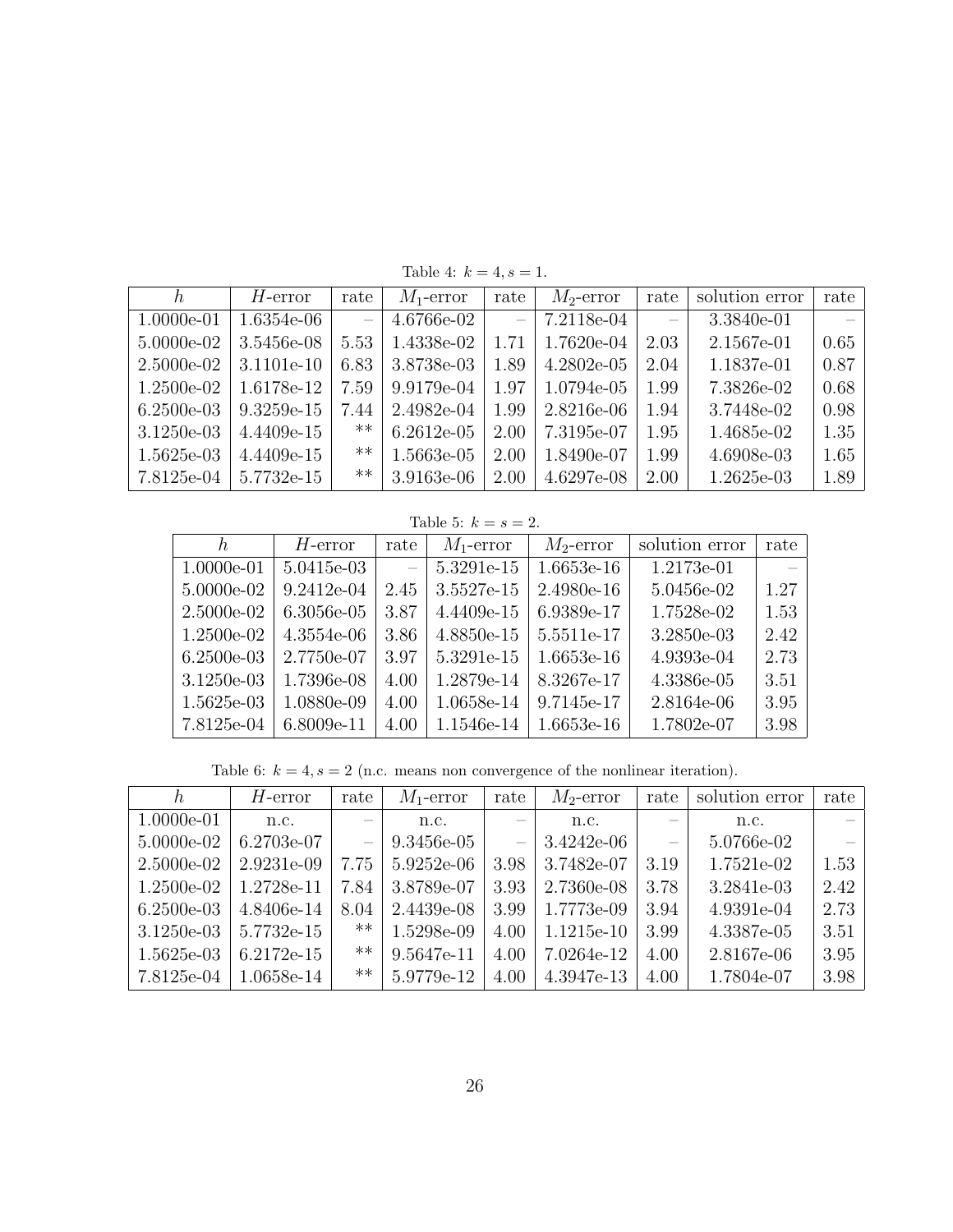|            |       | $s=1$ |       | $s=2$ |       |       |
|------------|-------|-------|-------|-------|-------|-------|
| h          | $k=1$ | $k=2$ | $k=3$ | $k=4$ | $k=2$ | $k=4$ |
| 1.0000e-01 | 8.7   | 9.1   | 9.2   | 9.2   | 16.6  |       |
| 5.0000e-02 | 6.3   | 6.4   | 6.4   | 6.5   | 16.1  | 16.1  |
| 2.5000e-02 | 5.5   | 5.6   | 5.6   | 5.7   | 15.0  | 15.0  |
| 1.2500e-02 | 4.8   | 4.9   | 4.9   | 4.9   | 13.0  | 13.0  |
| 6.2500e-03 | 4.4   | 4.5   | 4.5   | 4.6   | 11.0  | 11.0  |
| 3.1250e-03 | 4.3   | 4.3   | 4.3   | 4.3   | 9.0   | 9.0   |
| 1.5625e-03 | 4.1   | 4.1   | 4.2   | 4.2   | 7.0   | 8.0   |
| 7.8125e-04 | 3.7   | 3.9   | 3.9   | 3.9   | 6.0   | 7.0   |

Table 7: Mean number of blended iterations (38) per step.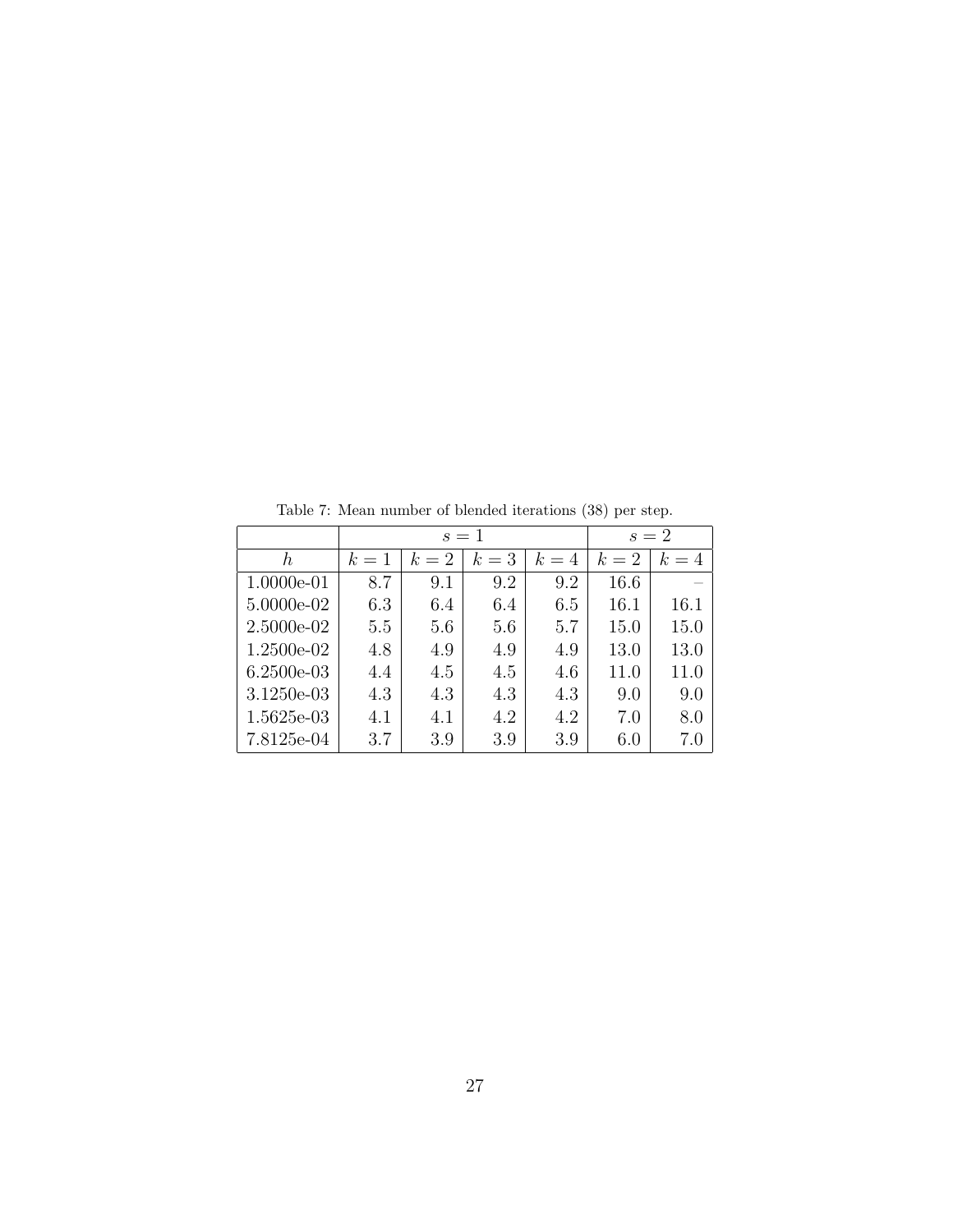

Figure 2: Problem (1)-(39), errors in the numerical invariants  $(H, M_1, M_2)$  for the implicit mid-point (upper plot) and the HBVM $(8,1)$  methods, both used with time-step  $h = 0.1$ .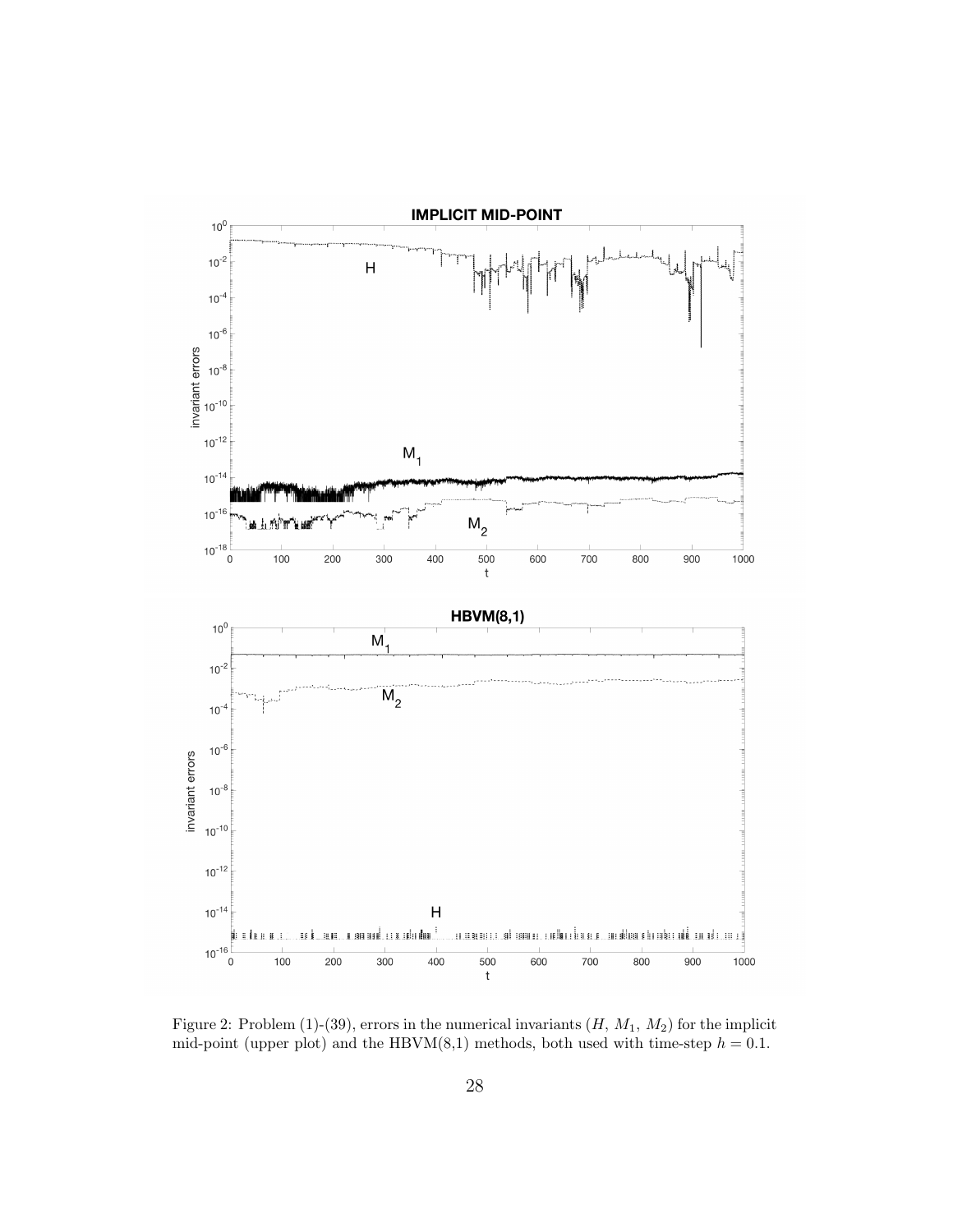

Figure 3: Problem (1)-(40), solution blow-up about  $t = 2$ .